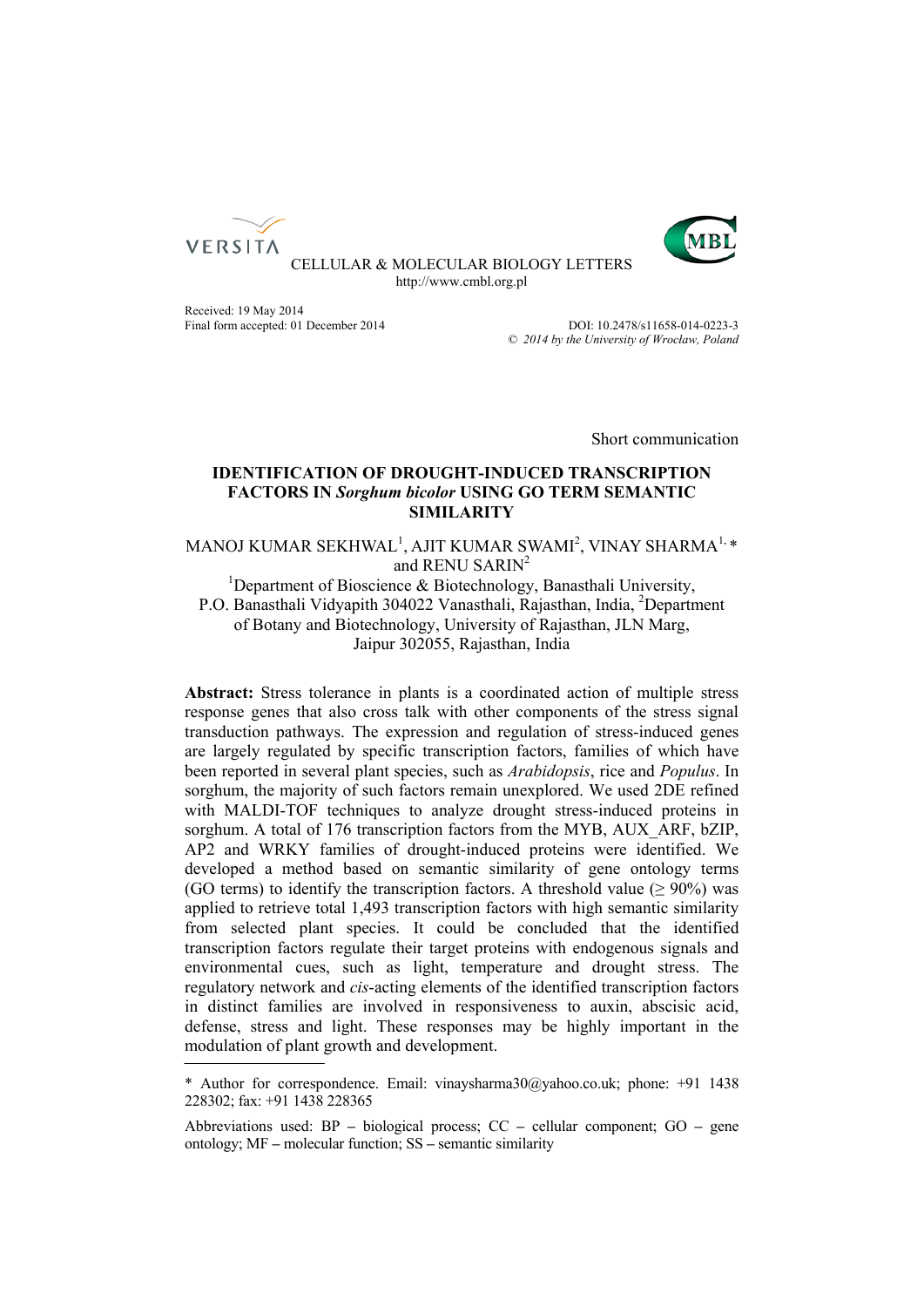**Keywords:** 2D Gel electrophoresis, Drought-stress, *Sorghum bicolor*, Semantic similarity, Transcription factor, GO terms, Clusters, MALDI-TOF, Functional annotation, Regulatory network, Gene ontology, Protein family

# **INTRODUCTION**

Environmental stresses such as drought and salinity are major causes of crop loss worldwide [1]. It has been estimated that approximately 80% of sorghum production in the world occurs in dry land conditions [2]. To cope with these abiotic stresses, numerous defense response genes are transcriptionally activated, eventually leading to physiological and metabolic changes that increase the chance of plant survival [3]. Stress tolerance in plants is a coordinated action of multiple stress-induced genes that cross talk with other components of the stress signal transduction pathways [1].

The expression and regulation of stress-induced genes are largely controlled by specific transcription factors [4]. Transcription factors are important regulators of gene transcription that generally consist of at least two domains, such as the DNA-binding and activation/repression domains [5]. The transcription factors often function in networks, in which a regulatory protein controls the expression of another protein. Transcription factors are often expressed in tissue- and developmental stage-specific and stimulus-dependent pathways [6]. Several studies have demonstrated that a single transcription factor may function in several stress signaling pathways [7]. The transcription factors regulate the expression of their target genes by physically binding to the promoter regions. The binding site and common pattern (motif) of each transcription factor naturally share similarity with each other [8]. The transcription factors interact with *cis*-acting elements present in the promoter region of various stress-induced genes and activate cascades or networks of genes that act together to enhance tolerance towards multiple stresses simultaneously [9]. This property of transcription factors makes them an attractive category of genes for the manipulation of abiotic stress tolerance. Thus, stress responsive transcription factors are highly important for genetic engineering, which may lead to upregulation or downregulation of a whole array of genes under their control. Several transcription factors are involved in plant stress tolerance, regulating plant responses to different stresses [9]. Most of the stress-related transcription factors are grouped into several large families, such as AP2/ERF, bZIP, NAC, MYB, MYC, Cys2His2 zinc finger and WRKY [10]. Various transcription factors, such as DREB2, AREB1, RD22BP1 and MYC/MYB, are known to regulate ABA-responsive gene expression via interaction with their corresponding *cis-*acting elements, such as DRE/CRT, ABRE and MYCRS/MYBRS [1]. Understanding these mechanisms is important to improve the stress tolerance of crop plants.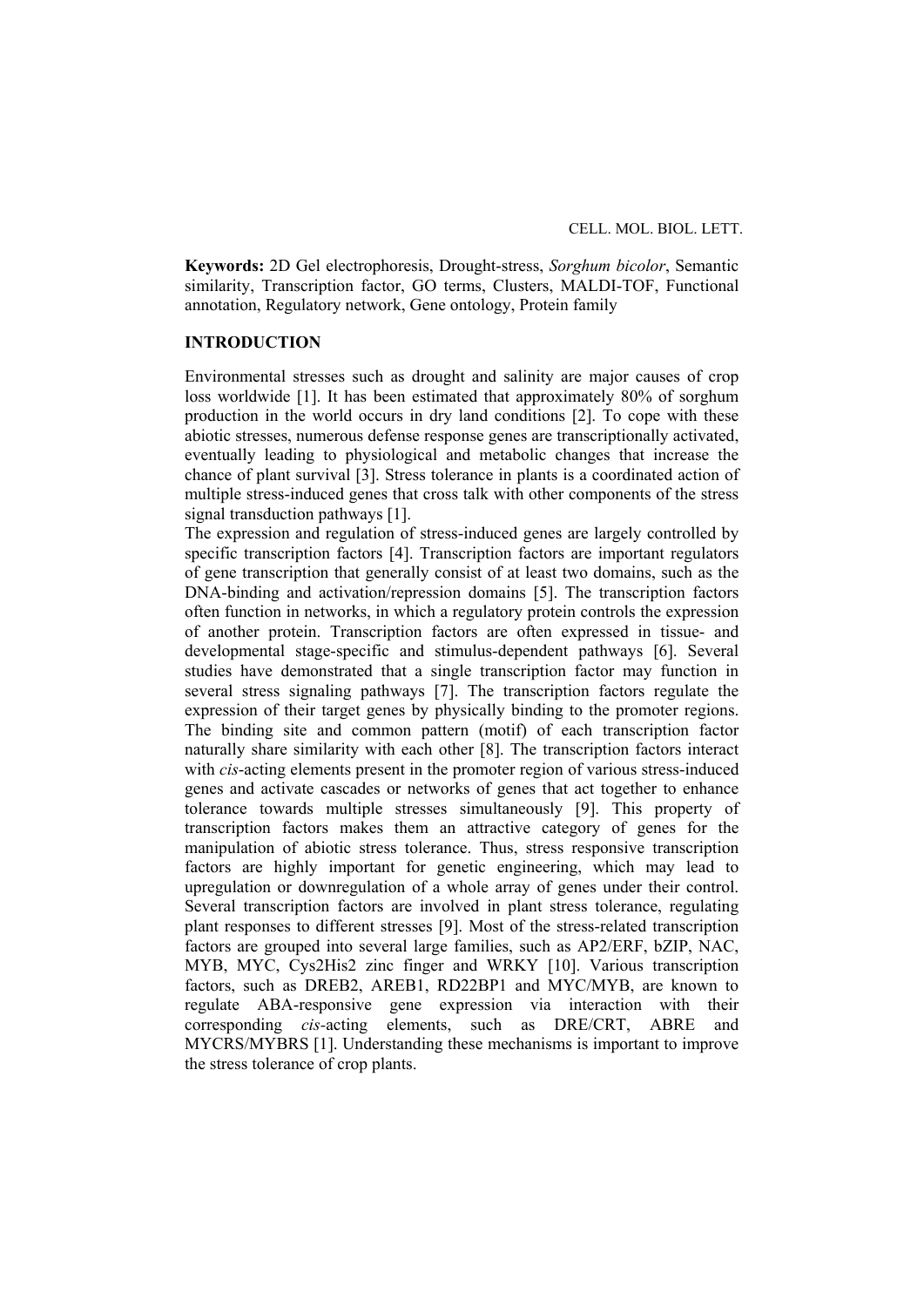Computational identification and annotation of transcription factors at the genomic scale are the first steps to understanding the mechanism of gene expression and regulation [11]. Using microarray data enables researchers to identify genes that have similar expression profiles and that may be involved in similar biological processes [12]. Analyzing the promoters of such genes may identify common *cis*-elements that are responsible for their co-expression [13]. System biology approaches facilitate the identification of regulatory hubs in complex networks [14], where the interaction of proteins determines the outcome of most cellular processes. The protein interaction network during stress tolerance was recently elucidated at the transcript level in *Arabidopsis thaliana* and *Oryza sativa* [15]. The gene network in sorghum that is responsive to water-limiting environments has also been reported on [16].

*Sorghum bicolor* is one of the most tolerant grass species to abiotic stresses, including drought, salt and heat stress. The recently completed genome sequence for sorghum [17] and other online resources provide a unique opportunity to obtain genes and gene networks [16]. The availability of the complete genome sequence has facilitated access to essential information for genes, proteins and their function, transcript level, putative *cis*-regulatory elements and alternative splicing patterns [18].

Although the number of sequenced genomes continues to grow, the functional annotation of whole genomes remains unreliable. However, several attempts have been made to annotate the function of genes. Various computational approaches to identify proteins are available, such as sequence similarity [19], phylogenetic profiles [20], protein–protein interaction (PPI) [21] and gene expression [22]. Sequence similarity-based approaches are widely used for function prediction, but they are often insufficient if the similarity is not statistically sound [23]. GO term semantic similarity provides a functional relationship between biological process (BP), molecular function (MF) and cellular component (CC). The semantic similarity between two genes is usually calculated on the basis of their GO term similarity [24]. The GO terms in the Gene Ontology database are organized as directed acyclic graphs (DAG) in those three aspects of ontologies (BP, MF, CC) [25].

Several methods exist to determine semantic similarity [26, 27]. Semantic similarities of GO terms have been used to identify clusters and functional annotation of genes and proteins [28]. We also recently reported on GO term semantic similarity-based methods to predict the function of proteins [29–31]. In this paper, we report on a more dedicated method to identify the transcription factors of drought-induced proteins. The method is based on the concept that highly semantically similar proteins are involved in same pathway. These highly semantically similar transcription factors are involved in the pathway to regulate abiotic stress responsive proteins in sorghum.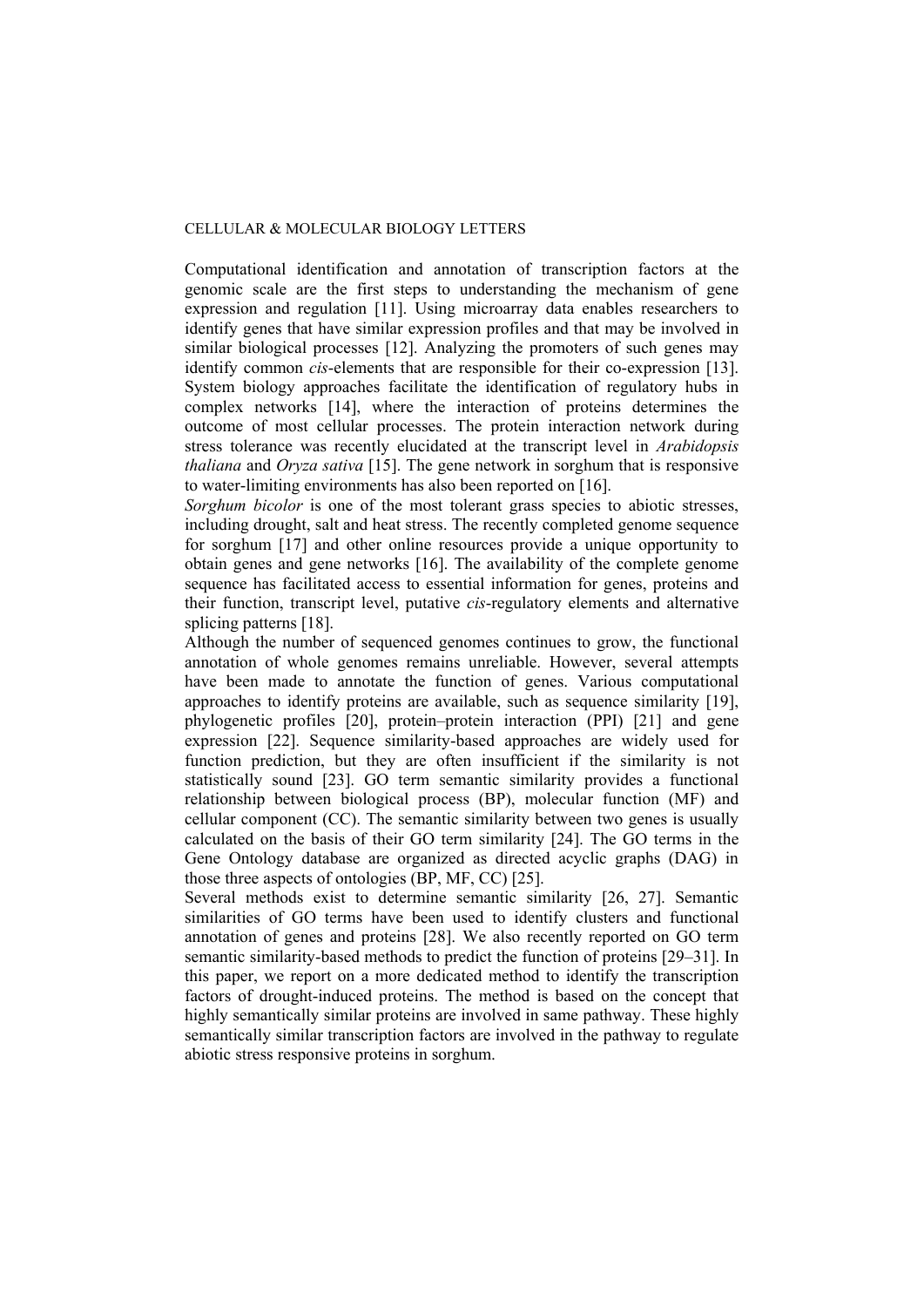### **MATERIALS AND METHODS**

## **Plant material and growth conditions**

Seeds of *Sorghum bicolor* (L.) genotype csv-17 were obtained from MPUAT. The seeds were washed twice with tap water and then with distilled water. Subsequently, the seeds were sterilized with  $0.1\%$  HgCl<sub>2</sub> (Merck Ltd.) for 10 min and washed again thoroughly with distilled water. These sterilized seeds were grown hydroponically in plastic containers with 2 l distilled water in Hoagland's solution and maintained in a culture chamber as described previously [32].

# **Drought stress condition**

After 7 days of germination, the germinated seeds were subjected to drought stress (no water supply) and their leaves were harvested after 24, 48 and 96 h. Hydroponic assemblies for control and stress were used for further analysis. Leaves from 10 to 15 seedlings from each assembly were pooled for the extraction of proteins.

# **Protein extraction and determination**

The proteins were extracted from plant samples as per the method reported in [33]. Fresh leaves from control and stressed plants were ground to fine powder in liquid nitrogen using a mortar and pestle. About 1 g (1 part) of the powder was mixed with 10 ml (10 parts) of precipitation solution containing 10% TCA (w/v),  $0.07\%$  2-mercaptoethanol (w/v) in 20 ml acetone (Sigma-Aldrich). The suspension was incubated at −20°C for 60 min with intermittent mixing (every 10 min) using a cyclomixer (Bangalore Genie). The precipitated material was collected by centrifugation (25,000  $\times$  g, 4°C, 15 min). The pellet was washed twice with a washing solution containing 20 ml acetone and 14 μl 2-mercaptoethanol, and the precipitate was air dried for 20 min. The pellet was stored at −80ºC until further use. Proteins were dissolved from the dried precipitate into lysis-buffer (8 M urea, 2% CHAPS; Sigma-Aldrich) by repeated pipetting. Insoluble material was removed by centrifugation  $(20,000 \times g, 20^{\circ}C, 20 \text{ min})$  and the supernatant was clarified by passing through a 0.22 μm syringe filter (Millipore). Protease activity was kept low by maintaining the cell material at 4ºC during centrifugation and adding protease inhibitor (protease inhibitor cocktail, Sigma-Aldrich) to the lysis buffer. The total protein concentration was determined using a Quick Start Bradford Protein Assay kit (Bio-Rad) according to the manufacturer's instructions. The protein concentration was determined according to [34] using bovine serum albumin (BSA; Sigma-Aldrich) as standard.

# **2D gel electrophoresis**

Proteins samples were purified using a 2D-cleanup kit (Bio-Rad) and the protein pellet was finally re-suspended in sample rehydration buffer consisting of 8 M urea, 2% CHAPS, 15 mM DTT and 0.5% IPG buffer (pH 4–7; Sigma-Aldrich). The isoelectric focusing was performed using IPG strips (Bio-Rad). IPG strips with a pH range from 4 to 7 were used to determine the distribution of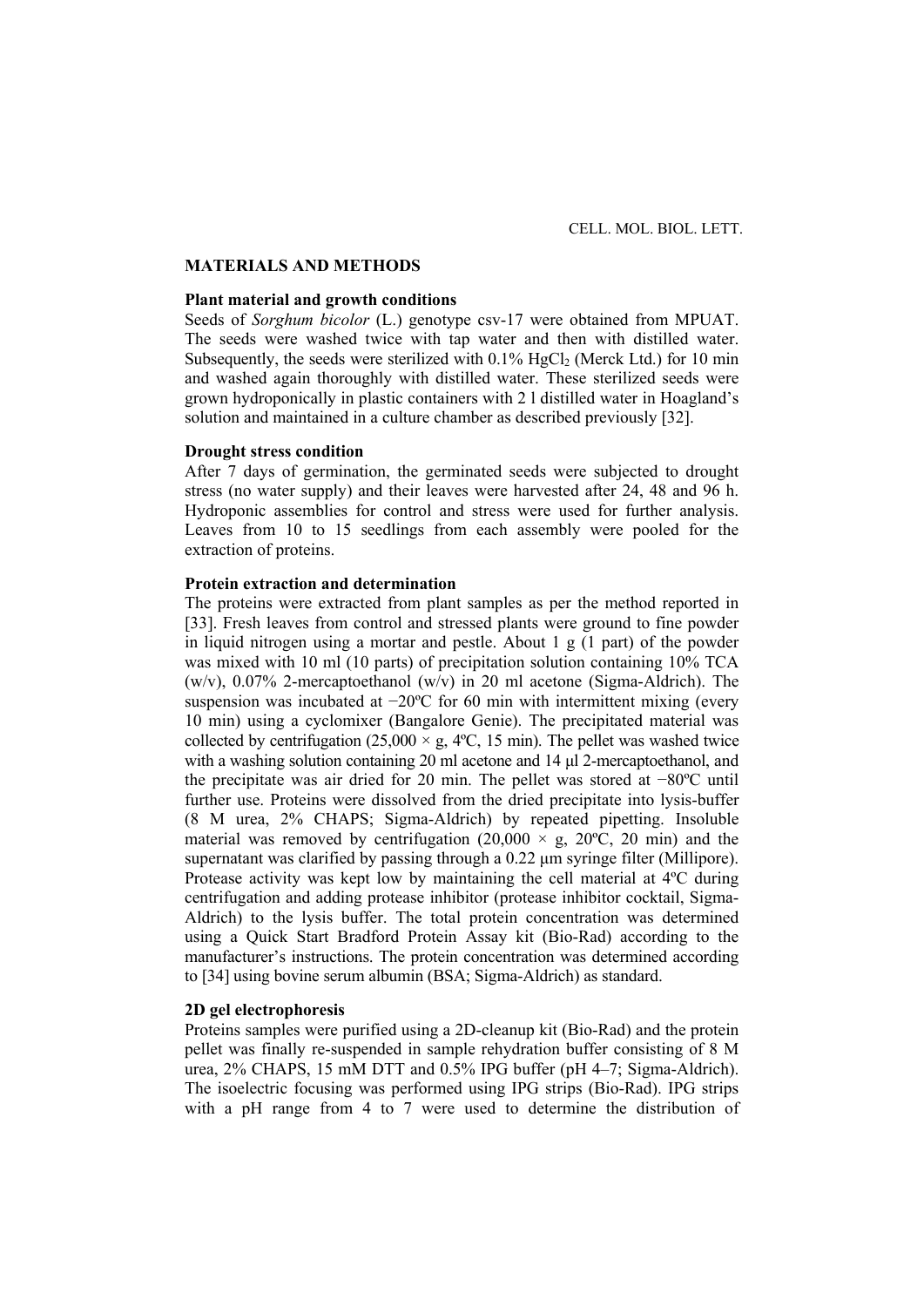differentially expressed spots. For the first dimension 250 and 500 μg of protein samples in 150 and 300 μl of rehydration solution were used to rehydrate IPG strips 7 cm respectively. The IPG strips were rehydrated over night and then the proteins were focused for 10,000 Vh at 20ºC under mineral oil. After focusing, the strips were incubated for 10 min in 1ml (for 7 cm strip) of equilibration buffer I, consisting of 6 M urea, 30% glycerol, 2% SDS, 1% DTT, 50 mM Tris-HCl buffer (pH 8.8) followed by equilibration buffer II, consisting of 6 M urea, 30% glycerol, 2% SDS and 4% iodo-acetamide in 50 mM Tris/HCl buffer (pH 8.8). After equilibration steps, the strips were transferred to 12% SDS-PAGE for the second dimension using a previously described method [35]. Protein spots were visualized by staining with coomassie brilliant blue G-250. Gel images were captured using a GS800 densitometer (Bio-Rad). The relative abundance of the spots and the differential protein expression were determined using PD Quest software (Bio-Rad).

# **Protein spot identification using MALDI-TOF**

The drought-induced protein spots were excised using thin-walled PCR tubes (200 μl) cut at the bottom with the help of a new surgical scalpel blade. The gel spots were washed with proteomic grade de-ionized water and the proteins were identified using a MALDI-TOF mass spectrometer (Ultraflex III, Bruker Daltonics). The gel pieces containing proteins were de-stained and trypsin digested using the Montage In-Gel Digest Kit (Millipore). For MALDI-TOF, 1 μl of the digest was mixed with 2 μl of the matrix solution (5 mg alpha**-**cyano**-**4**-**hydroxycinnamic acid, 80% acetonitrile, 0.1% trifluoroacetic acid; Sigma-Aldrich) and 1 μl of this mixture was deposited onto the MALDI target. The spectrum was obtained in the mass range of 500–4000 Da and calibrated using a calibration mixture consisting of angiotensin I, substance P, ACTH  $(1-17)$ , ACTH (18–39) and somatostatin (28). The expressed proteins were analyzed using a mascot sequence-matching server (http://www.matrixscience.com) using Matrix Science Database (MSDB) in the taxonomy group of green plants. All of the expressed proteins were identified from closely related homolog proteins in *Oryza sativa*. While performing the mascot, the search parameters included a maximum of one missed cleavage by trypsin, fixed modification of oxidation, charged state of  $+1$ , peptide mass tolerance of 50 ppm, and fragment mass tolerance of  $\pm 1.0$  Da.

### **Bioinformatics analysis**

### *Protein retrieval and analysis*

The transcription factors of each of the expressed proteins were identified using the Stress Responsive Transcription Factor Database (STIFDBV2.0; http://caps.ncbs.res.in/stifdb/help.html#intro) [36] with closely related *A. thaliana*. The families, transcript and protein sequence of the transcription factors were noted at plant transcription factors database (plnTFDB) version 3.0 (http://plntfdb.bio.uni-potsdam.de/v3.0/) [37]. A total of 176 transcription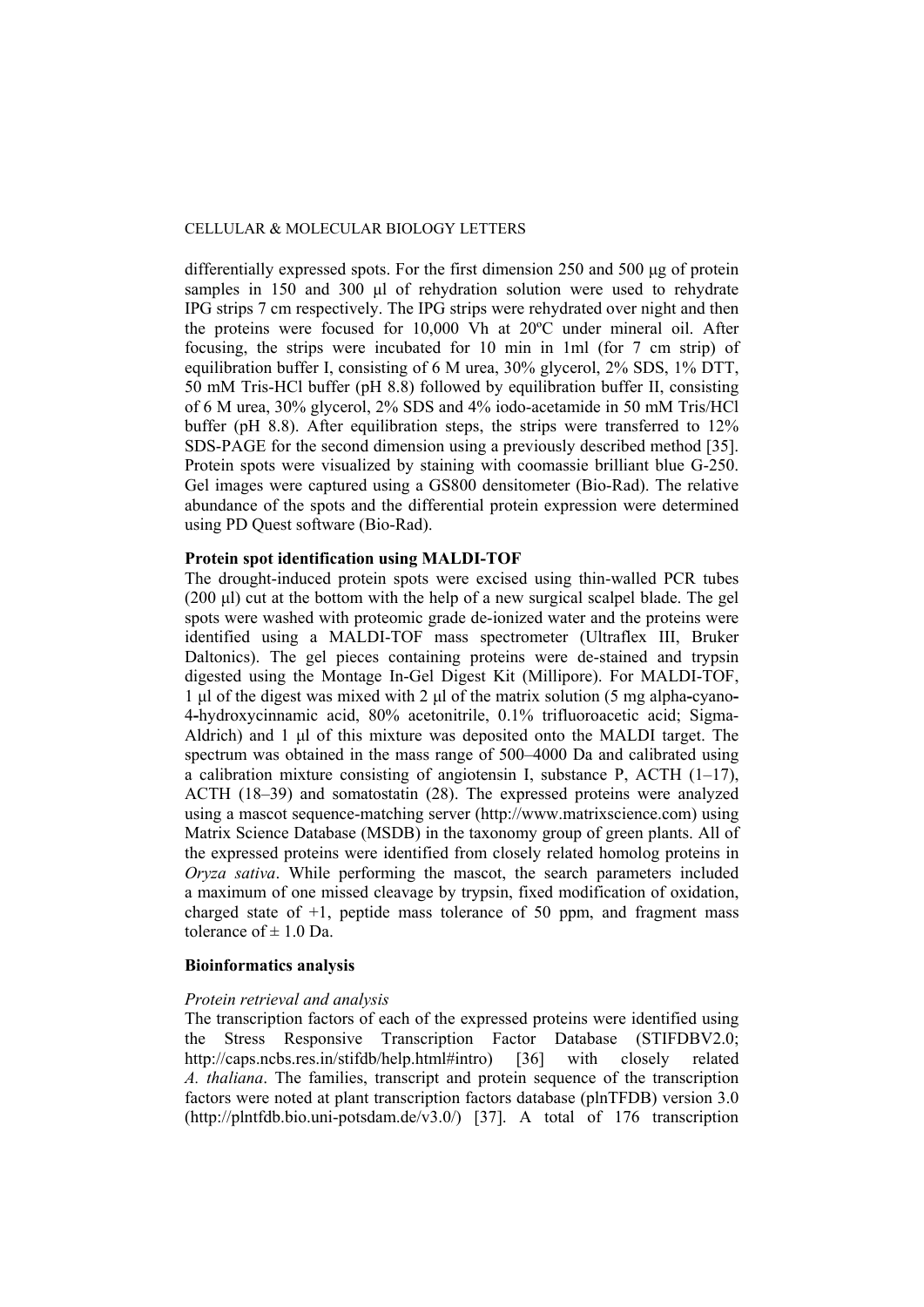factors were manually identified using the PSI-BLAST database (http://www.ebi.ac.uk/Tools/sss/psiblast/) [38]. Manually, we searched new transcription factors for identified families, namely MYB, AUX\_ARF, bZIP, AP2 and WRKY, and removed duplicates if they had been reported previously at the plnTFDB database. To find similar sequence proteins using PSI-BLAST, we applied the following parameters: protein database-Uniprot; *E*-value-1.0e - 3; metrix-blosum62; gap opening-11; gap extend-1; scores and alignments-1000; dropoff-15 default; final dropoff-25 default; and alignment view-pairwise with active filter.

GO terms and families were identified using the UniProt database (http://www.uniprot.org/) [39], which is cross-linked with other databases, such as Gene Ontology [24] and Pfam [40]. The *cis* regulatory elements and motifs in the transcription factors were noted using the PlantCare database (http://bioinformatics.psb.ugent.be/webtools/plantcare/html/) [41]. The orthologous groups for distinct families of transcription factors in sorghum were identified using blast at InParanoid7 (http://inparanoid.sbc.su.se/cgi-bin/index.cgi) [42]. While finding orthologous groups, we applied the following parameters: maximum number of hits to show-50, *E*-value cutoff-0.01 and Score cutoff-50. The gene regulatory network information was retrieved from the *Arabidopsis thaliana* Transcription Factor Database (AtTFDB; http://arabidopsis.med.ohiostate.edu/AtTFDB/) and *A. thaliana cis*-Regulatory Databases (ATcisDB; http://arabidopsis.med.ohio-state.edu/AtcisDB/) of the *Arabidopsis* Gene Regulatory Information Server (AGRIS; http://arabidopsis.med.ohio-state.edu/) [43]. The visual access to regulatory networks was via the Grassius Regulatory Grid eXplorer (GRG-X; http://arabidopsis.med.ohio-state.edu/grgx/) at the AGRIS database.

The gene ontology and domain information of similar sequence proteins was retrieved using the *Arabidopsis* Information Resource (TAIR) Database [44], which is cross-linked with several databases, such as AGRIS, InterPro (http://www.ebi.ac.uk/interpro/) [45] and InParanoid [41].

# *Semantic similarity conception*

A method was developed to calculate GO term semantic similarity in transcription factors from *S. bicolor*, *O. sativa indica*, *O. sativa japonica* and *A. thaliana* (Fig. 1). The G-SESAME tool (http://bioinformatics.clemson.edu/G-SESAME/) with Wang's method [27] was used to calculate semantic similarities of GO terms. Semantic similarity analysis was performed individually with three GO terms (BP, MF, CC).

Several methods, including Resnik's [26], Wang's [27] and Jiang–Conrath's [46], are used to calculate semantic similarity. Previously, it was reported that highly ( $\geq 90\%$ ) semantically similar proteins in the distinct families of major facilitator superfamily (MFS) and glycoside hydrolase (GH) in sorghum had complex interactions [30, 31]. Kinase–protein interactions in rice also show high  $(2, 70%)$  semantic similarity [47]. Clustering allowed researchers to identify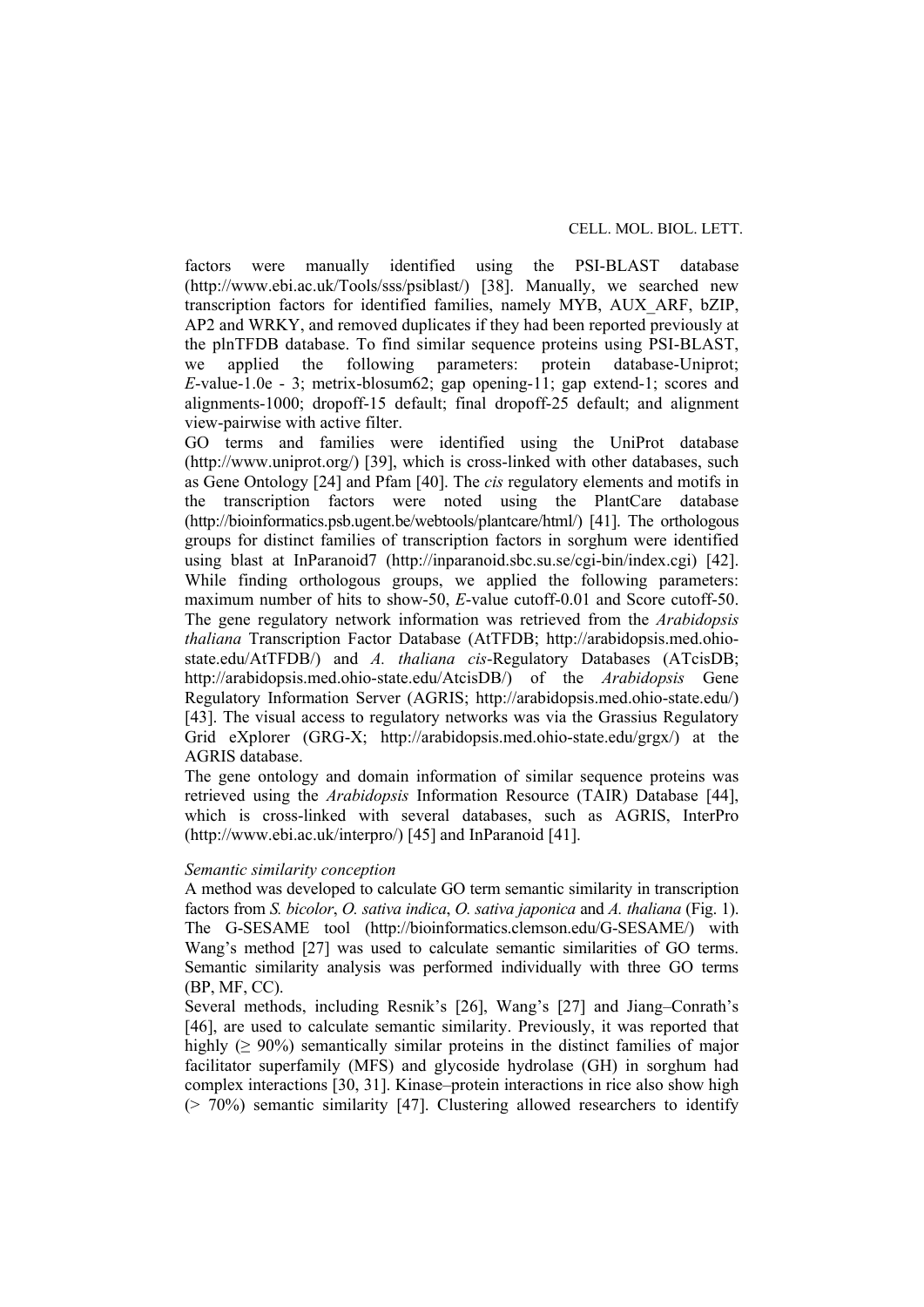protein complexes, detect functional modules and predict protein functions [28]. Hence, semantic similarity conception attempted to identify clusters and the functional annotation of transcription factors in sorghum.



Fig 1. Schematic diagram of the proposed method. It is structured in four layers: input, calculation, activation and output.

The equation summed GO term semantic similarity in three ontologies: MF, BP and CC. The sum of the semantic similarity value was divided by total obtained for the GO terms. The algorithm is given as:

$$
T_{SS} = \frac{\sum_{SS} MF}{T_{T}MF} + \frac{\sum_{SS} BP}{T_{T}BP} + \frac{\sum_{SS} CC}{T_{T}CC}
$$
 Eq. (1)

where  $\sum_{SS} MF$ ,  $\sum_{SS} BP$  and  $\sum_{SS} CC$  are the total scores of semantic similarity divided by the total obtained GO terms  $(T_T)$  for MF, BP and CC.  $T_{SS}$  is the output of the summed semantic similarity.

Then the equation calculates the total average similarity  $(AV_{SS})$  of the summed semantic similarity (T*SS*) score that is divided by the obtained ontology (*GO*):

$$
AV_{SS} = \frac{T_{SS}}{GO}
$$
 Eq. (2)

The calculated average similarity (AV*SS*) value was used to compare with the threshold value. If the AV*SS* is greater than or equal to the threshold value (90%), the total positive score ( $TP_{score}$ ) will be 1. If the  $AV_{SS}$  is less than or equal to the threshold value (90%), the total positive score  $(TP_{score})$  will be 0. An output value of 1 was considered as a true positive and 0 was a false positive.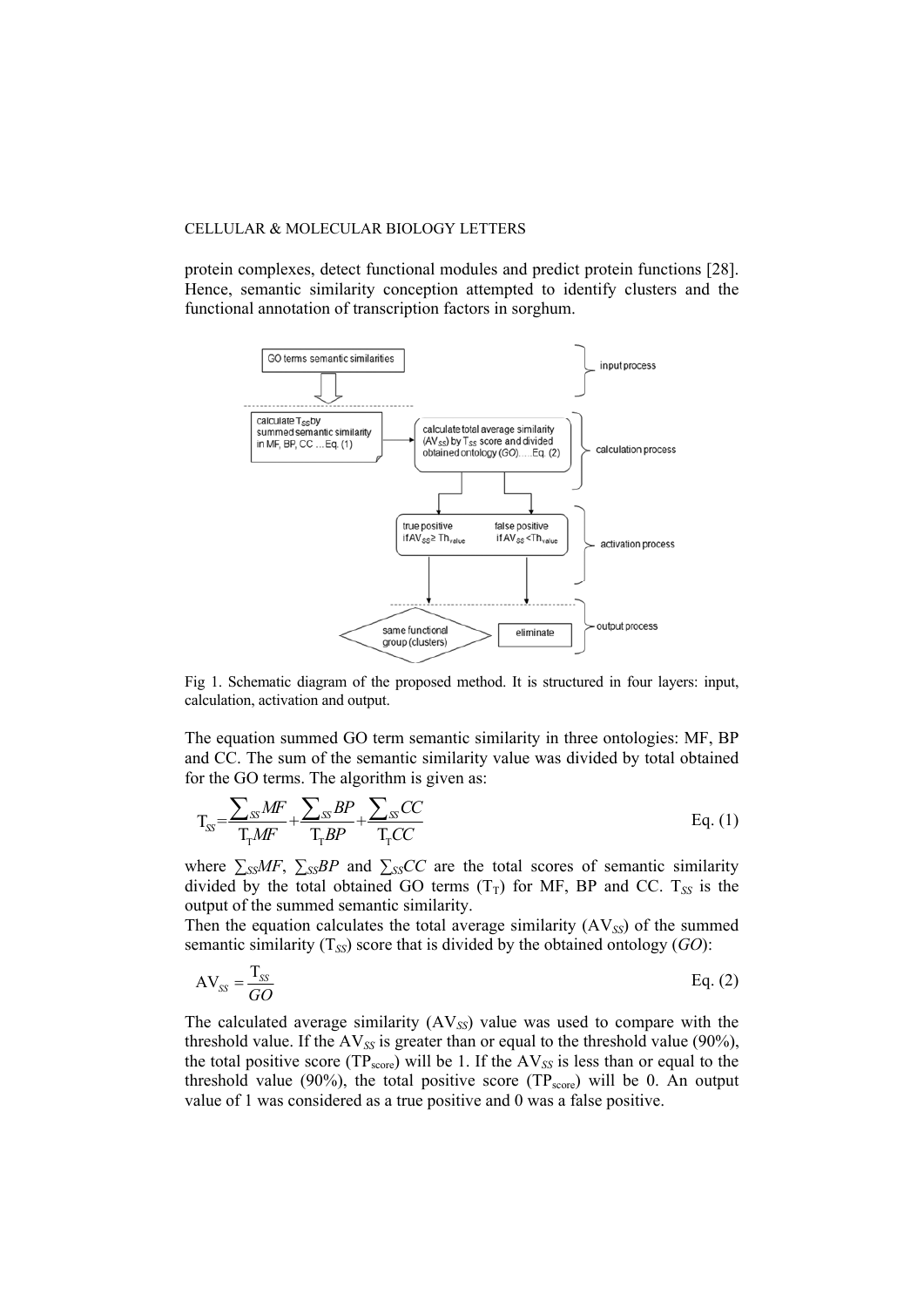$Th<sub>value</sub>$  is the threshold value. A threshold value of 90% was set as it has been validated earlier that  $\geq 80$  and  $\geq 90\%$  semantic similarities of GO terms have more probability to have same functional property [48]. For instance, SUC2-type transporters physically interact with other transporters, namely SUC3 and SUC4. Protein kinase SOS2 physically interacts with the calcium-binding protein SOS3, CBL10 and nucleoside diphosphate kinase in *Arabidopsis* [49]. These proteins have high  $(≥ 90%)$  semantic similarity with their corresponding proteins. The algorithm is given as:

$$
TP_{\text{score}} = \begin{cases} 1 & \text{if } A V_{\text{ss}} \geq Th_{\text{value}} \\ 0 & \text{if } A V_{\text{ss}} < Th_{\text{value}} \end{cases}
$$
 Eq. (3)

### **RESULTS**

### **Drought stress protein identification**

Drought leads to reduced growth of leaves and increased chlorosis in comparison with the control (Fig. 2). Eight drought-inducible proteins were identified using MALDI-TOF/MS in sorghum seedlings (Fig. 3). The protein profiling of 2DE for the germinated seeds under drought conditions were analyzed and compared to those for the control *S. bicolor*. In response to drought stress, sorghum plants showed differences in traits such as reduced root length and leaf area (Fig. 2). Several differentially drought-induced protein spots were expressed. The identified eight proteins and their molecular weights are as follows (Table 1): 57.60 kDa, protein kinase (spot S1); 59.81 kDa, serinethreonine protein kinase (spot S2); 46.97 kDa, glycoside hydrolase (spot S3); 91.51 kDa, trehalose-phosphatase (spot S4); 85.98 kDa, raffinose synthase (spot S5); 24.24 kDa, inorganic pyrophosphatase (spot S6); 18.59 kDa, universal stress protein (spot S7); and 39.60 kDa, galactinol synthase (spot S8).

### **Transcription factor retrieval and analysis**

In this study, all 176 transcription factors of different families in sorghum were identified as putative uncharacterized (Suppl. Table 1 in Supplementary material at http://dx.doi.org/10.2478/s11658-014-0223-3). These uncharacterized transcription factors from each family were assigned to find out their similar transcription factors from related and reference plant species: *S. bicolor* (64), *O. sativa indica* (154), *O. sativa japonica* (168) and *A. thaliana* (178) in the MYB family; *S. bicolor* (10), *O. sativa indica* (28), *O. sativa japonica* (34) and *A. thaliana* (23) in the AUX\_ARF family; *S. bicolor* (17), *O. sativa indica* (64), *O. sativa japonica* (80) and *A. thaliana* (78) in the bZIP family; *S. bicolor* (51), *O. sativa indica* (67), *O. sativa japonica* (80) and *A. thaliana* (75) in the AP2 family; and (56), *S. bicolor* (34), *O. sativa indica* (66), *O. sativa japonica* (88) and *A. thaliana* (78) in the WRKY family. A total of 1,493 positive transcription factors were obtained at the  $\geq 90\%$  threshold value. Therefore, the threshold value ( $\geq 90\%$ ) in the proposed algorithms (methodology section) was applied to obtain highly semantically similar transcription factors.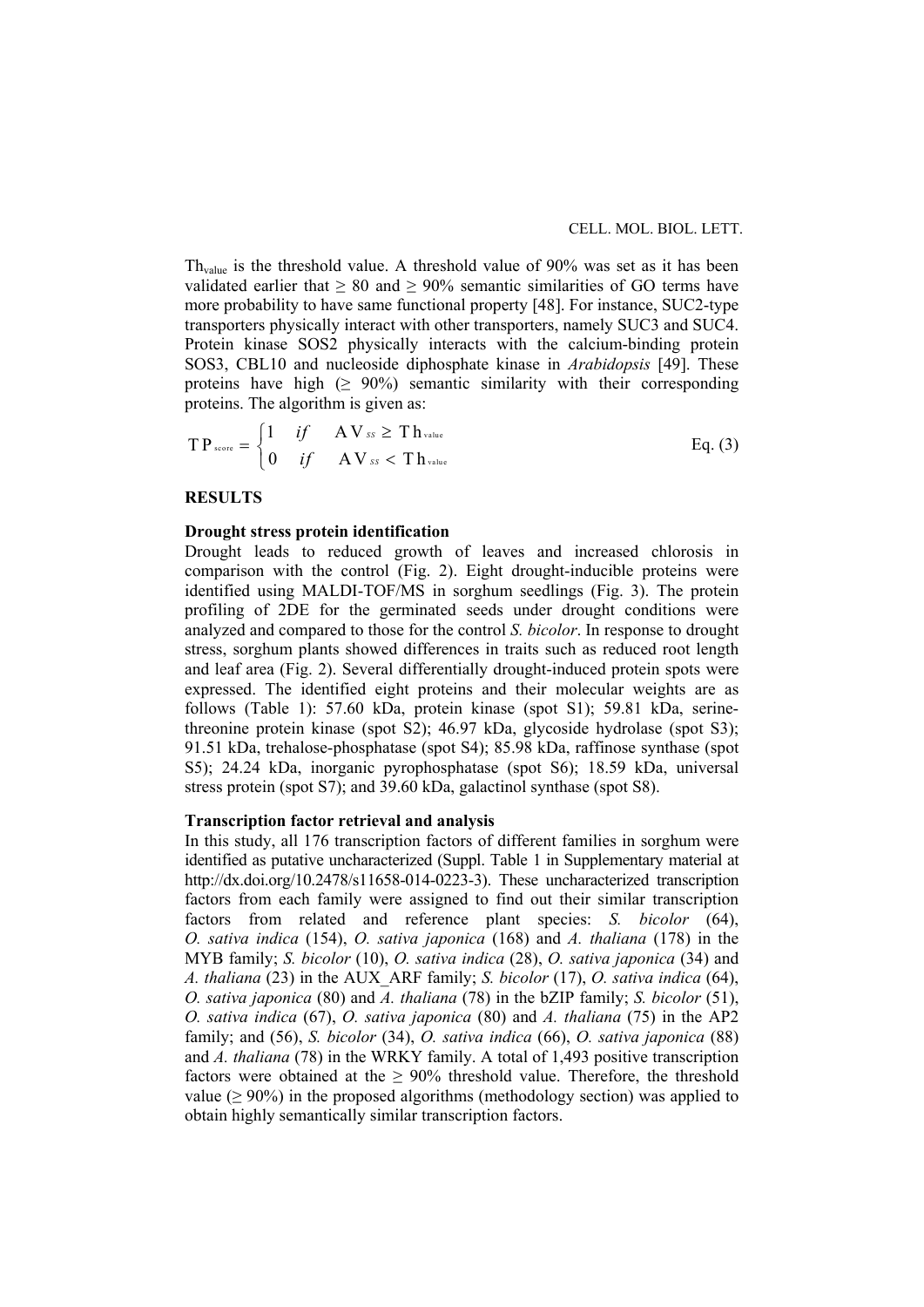

Fig. 2. Seven-day old *Sorghum bicolor* (L.) seedlings exposed to drought stress (no water supply) for 96 h (B) and the corresponding control (A).



Fig. 3. 2DE gel of differentially expressed spots of *Sorghum bicolor* (L.) in control conditions (A) and under drought stress (no water supply; B). The identified spots are marked with arrows.

The PlantCare tool was used to identify *cis* elements and motifs of retrieved transcription factors using different reference plant species, such as *A. thaliana*, *Zea mays* and *Populus trichocarpa*. The majority of the transcription factors have same motifs that are involved in important pathways of plant development. For example, CAAT-box is a common *cis*-acting element in promoter and enhancer regions. It was found in all transcription factor families. The G-box,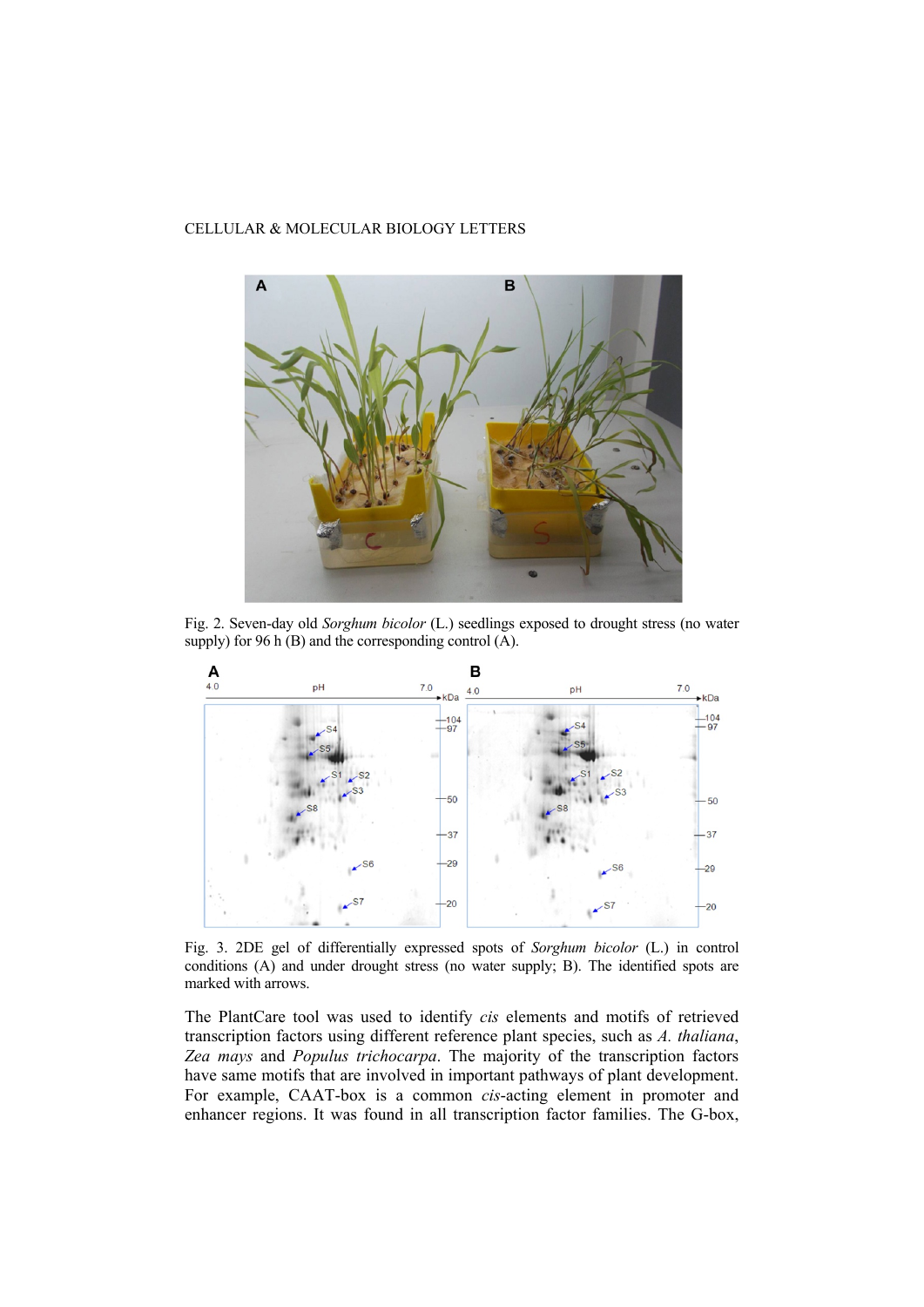### CELL. MOL. BIOL. LETT.

LAMP-element, MNF1 and ACE motifs were involved in the *cis*-acting element in light responsiveness (Suppl. Table 2 in Supplementary material at http://dx.doi.org/10.2478/s11658-014-0223-3). Several other motifs with important functions were also identified in the majority of the clusters, e.g. the AuxRR-core involved in auxin responsiveness, C-repeat/DRE involved in cold and dehydration responsiveness, LTR involved in low temperature responsiveness, ABRE involved in abscisic acid responsiveness, RY-element involved in seedspecific regulation, MBS involved in drought inducibility, TC-rich repeats involved in defense and stress responsiveness, and HSE involved in heat stress responsiveness (Suppl. Table 2). The A-box motif, which was identified in all of the transcription factors, is a *cis*-acting regulatory element associated with P-box and L-box. It is involved in induced transcriptional activity. A-box in different families of transcription factors was found in the promoter regions.

Table 1. Eight protein families isolated from *Sorghum bicolor* leaves under drought stress.

| Spot           | Protein family            | Transcription factor families                              |
|----------------|---------------------------|------------------------------------------------------------|
| S <sub>1</sub> | Protein kinase            | Myb, HSF, WRKY, AuxRE ARF, bHLH                            |
| S <sub>2</sub> |                           | Serine-threonine protein kinase Myb, WRKY, AuxRE ARF, bHLH |
| S3             | Glycoside hydrolase       | bZIP, Myb, HSF, AuxRE ARF                                  |
| S4             | Trehalose-phosphatase     | AuxRE ARF, HSF, bHLH, bZIP                                 |
| S5             | Raffinose synthase        | Myb, WRKY, AuxRE ARF, DREB AP2 EREBP, bZIP                 |
| S6             | Inorganic pyrophosphatase | Myb, WRKY, DREB AP2 EREBP, bZIP                            |
| S7             | Universal stress protein  | Myb, WRKY, AuxRE ARF, DREB AP2 EREBP, bZIP                 |
| S8             | Galactinol synthase       | Myb, WRKY, AuxRE ARF, bHLH, bZIP                           |

#### **Transcription factor clusters**

A total of 176 drought responsive putative uncharacterized transcription factors were identified from different families, such as MYB, AUX\_ARF, bZIP, AP2 and WRKY (Suppl. Table 1). The identified transcription factors were classified in five different clusters based on their families, and each classified cluster enclosed highly  $(≥ 90%)$  semantically similar proteins. Clusters contained groups of highly semantically similar proteins that have same functional properties: family, GO terms, etc. The gene ontology of the newly identified 176 putative uncharacterized transcription factors in sorghum was mapped (Table 2). These transcription factors from each cluster were assigned to find their similar transcription factors from reference plant species, namely *A. thaliana*, *O. sativa indica* and *O. sativa japonica*. The obtained transcription factors were classified in five different clusters based on their family group. The developed algorithms (methodology section) suggested positive scores ( $\geq 90\%$ ) by the calculation of semantic similarity. Therefore, the transcription factors in the MYB and bZIP families were highly (100%) semantically similar in all three aspects of gene ontology: BP, MF and CC. The family members of ARF,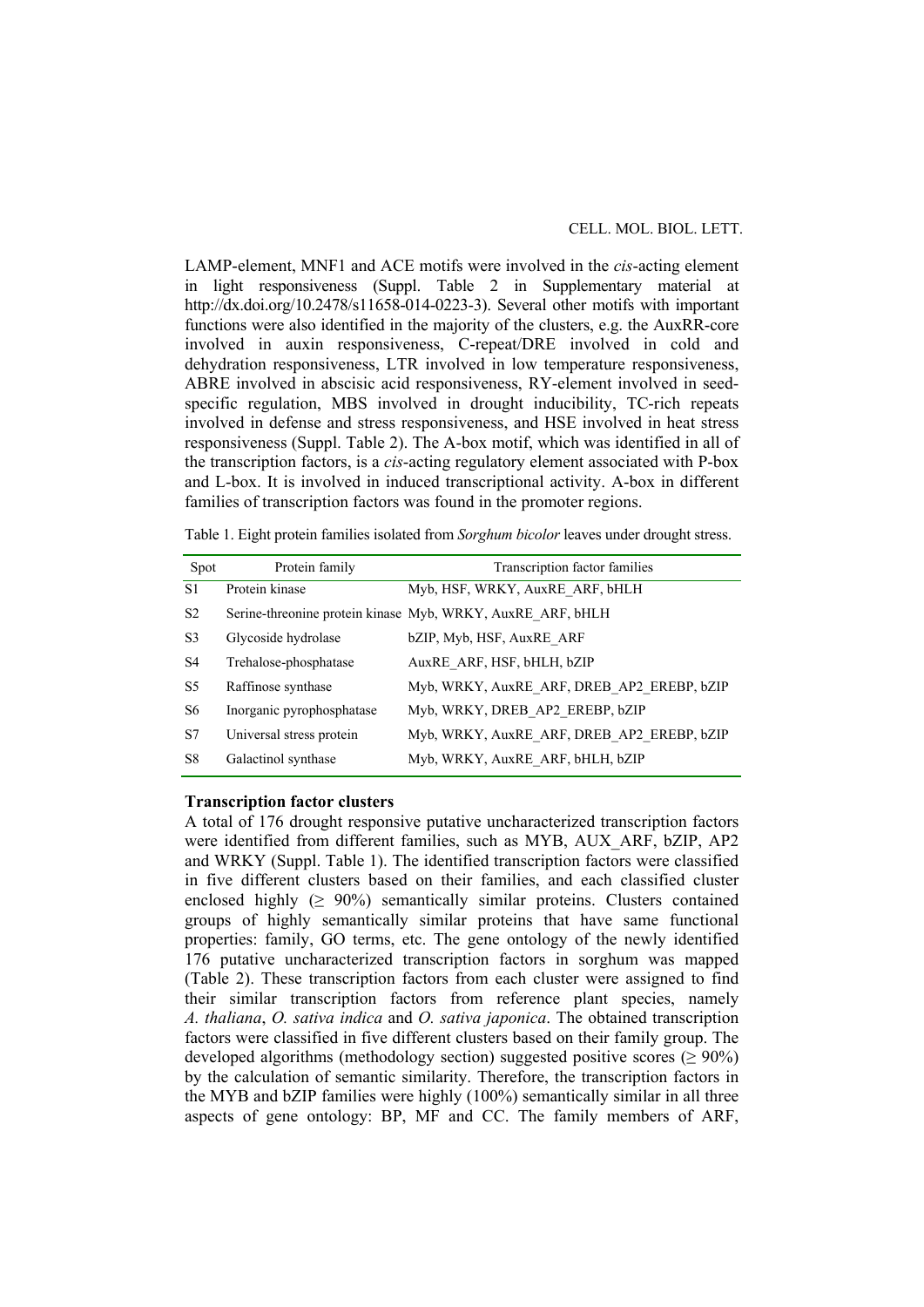AUF/IAA and AP2 showed 90–100%, 80–100% and 100% semantic similarity in their molecular function, biological process and cellular component respectively with their reference plants.

| Transcription<br>Clusters<br>factor family | Gene Ontology                                                                                                                                                                                                                              | <b>InterPro</b>                                                                                                                                                                                                                     | $\left(\text{TP}_{score}\right)$<br>$\frac{0}{0}$ |
|--------------------------------------------|--------------------------------------------------------------------------------------------------------------------------------------------------------------------------------------------------------------------------------------------|-------------------------------------------------------------------------------------------------------------------------------------------------------------------------------------------------------------------------------------|---------------------------------------------------|
| Cluster 1 MYB                              | <sup>BP</sup> [regulation of<br>transcription, DNA-<br>dependent]<br>$\rm{^{CC}}$ [nucleus]<br>$\mathrm{MF}$ [DNA binding]                                                                                                                 | Myb, DNA-binding [pfam]<br>SANT domain, DNA binding<br> smart <br>Homeodomain-related [superfam]<br>Transcription regulator HTH, Myb-<br>type, DNA-binding [prosite]<br>Molecular chaperone, heat shock<br>protein, Hsp40 [panther] | 99                                                |
| Cluster 2 AUX_ARF                          | <sup>BP</sup> [response to hormone<br>stimulus, regulation of<br>transcription, DNA-<br>dependent]<br>$\mathrm{CC}$ [nucleus]<br><sup>MF</sup> [DNA binding, protein<br>dimerization activity]                                             | Auxin response factor [pfam<br>DNA-binding pseudobarrel domain<br>[superfam]<br>Transcriptional factor B3<br>[pfam]                                                                                                                 | 98                                                |
| Cluster 3 bZIP                             | <sup>BP</sup> [Involved in regulation<br>of transcription, DNA-<br>dependent]<br>$\text{cc}_{\text{[nucleus]}}$<br><sup>MF</sup> [sequence-specific<br>DNA binding, sequence-<br>specific DNA binding<br>transcription factor<br>activity] | DNA-binding WRKY<br>[pfam,prosite,smart,superfam]                                                                                                                                                                                   | 96                                                |
| Cluster 4 AP2                              | <sup>BP</sup> [regulation of<br>transcription, DNA-<br>dependent]<br><sup>CC</sup> [nucleus]<br>MF <sub>DNA</sub> binding,<br>sequence-specific DNA<br>binding transcription<br>factor activity]                                           | Pathogenesis-related transcriptional<br>factor/ERF, DNA-binding<br>[pfam,smart, superfam]                                                                                                                                           | 98                                                |
| Cluster 5 WRKY                             | <sup>BP</sup> [regulation of<br>transcription, DNA-<br>dependent]<br>$\text{CC}$ [nucleus]<br>MF <sub>Sequence-specific</sub><br>DNA binding, sequence-<br>specific DNA binding<br>transcription factor<br>activity]                       | <b>DNA-binding WRKY</b><br>[pfam,superfam, smart,]                                                                                                                                                                                  | 99                                                |

Table 2. Functional identification of transcription factors classified in 5 distinct clusters and their semantic similarity.

BP, biological process; MF, molecular function; CC, cellular component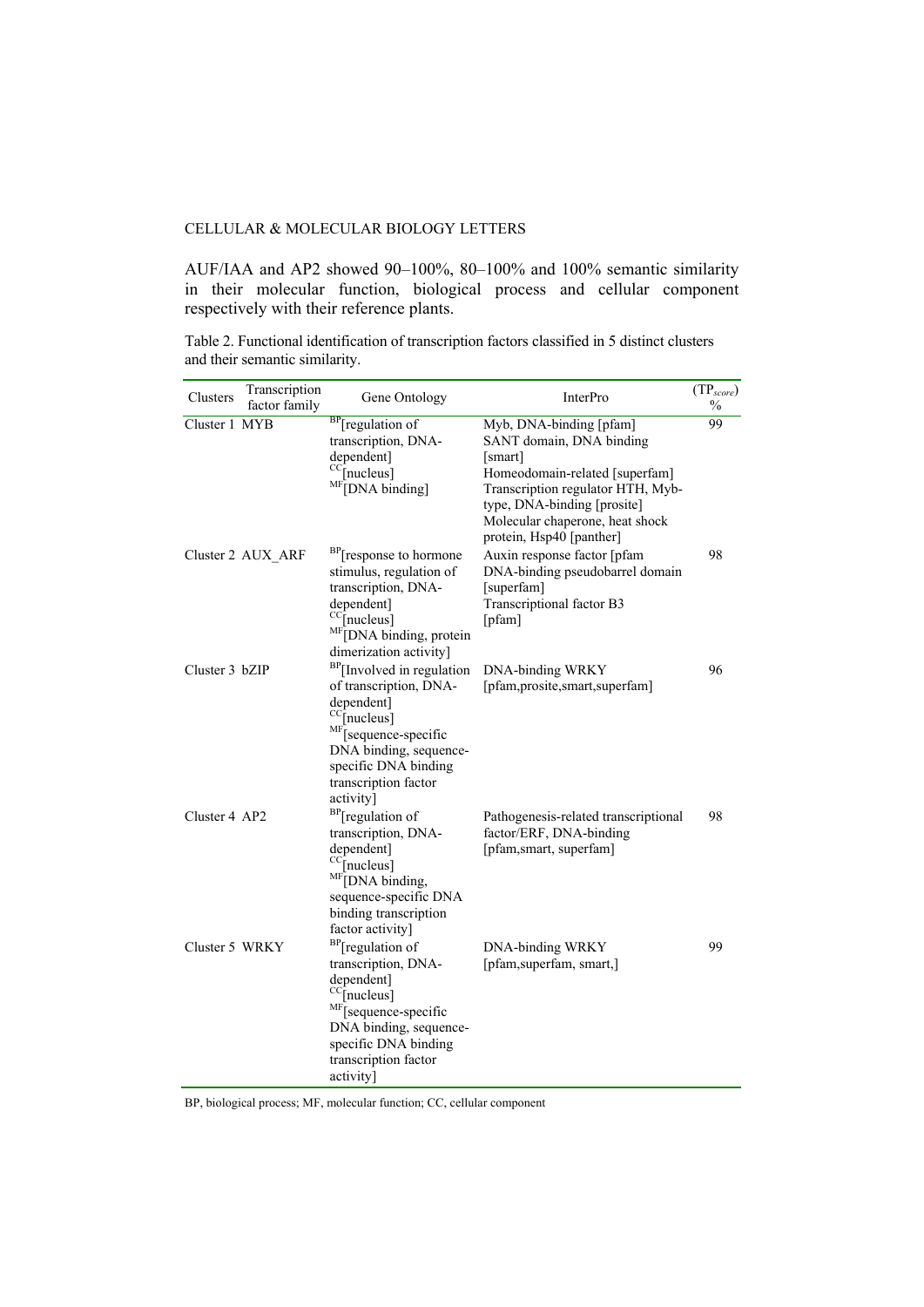# **Transcription factor regulatory network and gene ontology**

We found that the distribution of the semantic similarities between the identified transcription factors of sorghum in distinct clusters showed high (100%) functional or semantic similarity when we compared BP, MF and CC. Thus, these highly semantically similar transcription factors in distinct clusters may constitute highly interacted members. In this investigation, we noted that highly semantically similar proteins (in terms of GO terms) are involved in the same functions. However, several transcription factors have similar functional properties but do not interact. Thus, the proposed method considered the total average of the highly semantically similar true positive score  $( \geq 90\%)$  and removed false positives (< 90%). The orthologous groups in *Arabidopsis*, rice and sorghum for distinct clusters showed the same functional properties that were identified by the InParanoid7 server. A total of 20 orthologs were retrieved from *Arabidopsis* and were analyzed for their gene ontology functional property. The genes of *Arabidopsis* were further utilized to find the regulatory network for distinct clusters of transcription factors in sorghum.

The regulatory network of the MYB family group of transcription factors were MYB, AGL1, LFY, GL2, HY5, SEPALLATA3, CAPRICE, WERWOLF, PIF4, bHLH15, AG, etc. The regulatory networks of the AUX ARF family group of transcription factors were AP2, AGL15, bHLH15, LFY, PIF4, SEPALLATA3, ARF10, AGL15, etc. The regulatory network of the other family groups of transcription factors are shown in Table 3.

| Clusters        | Binding site<br>family | Binding site name                              | Binding site<br>sequences | Family<br>member | Regulatory network<br>member                                                               |
|-----------------|------------------------|------------------------------------------------|---------------------------|------------------|--------------------------------------------------------------------------------------------|
| Cluster 1 MYB   |                        | MYB4 binding site<br>motif                     | acctaac<br>aacaaac        | 122              | MYB, AGL15,LFY,<br>$GL2$ , $HY5$ ,<br>SEPALLATA3.<br>CAPRICE, WERWOLF,<br>PIF4, bHLH15, AG |
|                 | Cluster 2 AUX ARF      | ARF1 binding site<br>motif                     | tgtctc                    | 25               | AP2, AGL15, bHLH15,<br>LFY, PIF4,<br>SEPALLATA3, ARF10,<br>AGL15                           |
| Cluster 3 bZIP  |                        | ATB2/AtbZIP53/<br>AtbZIP44/GBF5 BS<br>in ProDH | acteat                    | 89               | WRKY, AGL15,<br>bHLH15, bZIP55,<br>SEPALLATA3, AB15                                        |
| Cluster $4$ AP2 |                        | W-box promoter<br>motif                        | ttgact                    | 161              | AGL15, CBF3, bHLH15,<br>AP2, SEPALLATA3,<br>WRKY, PIF4, TOE1                               |
| Cluster 5       | <b>WRKY</b>            | W-box promoter<br>motif                        | ttgact                    | 94               | AGL15, PIF4,<br>WRKY, AP2,<br>SEPALLATA3, bHLH15,<br>GL1                                   |

Table 3. Binding site and regulatory network of the functional group of transcription factors in distinct clusters**.** 

Family members: Gene model (http://plntfdb.bio.uni-potsdam.de/v3.0/index.php?sp\_id=SBI)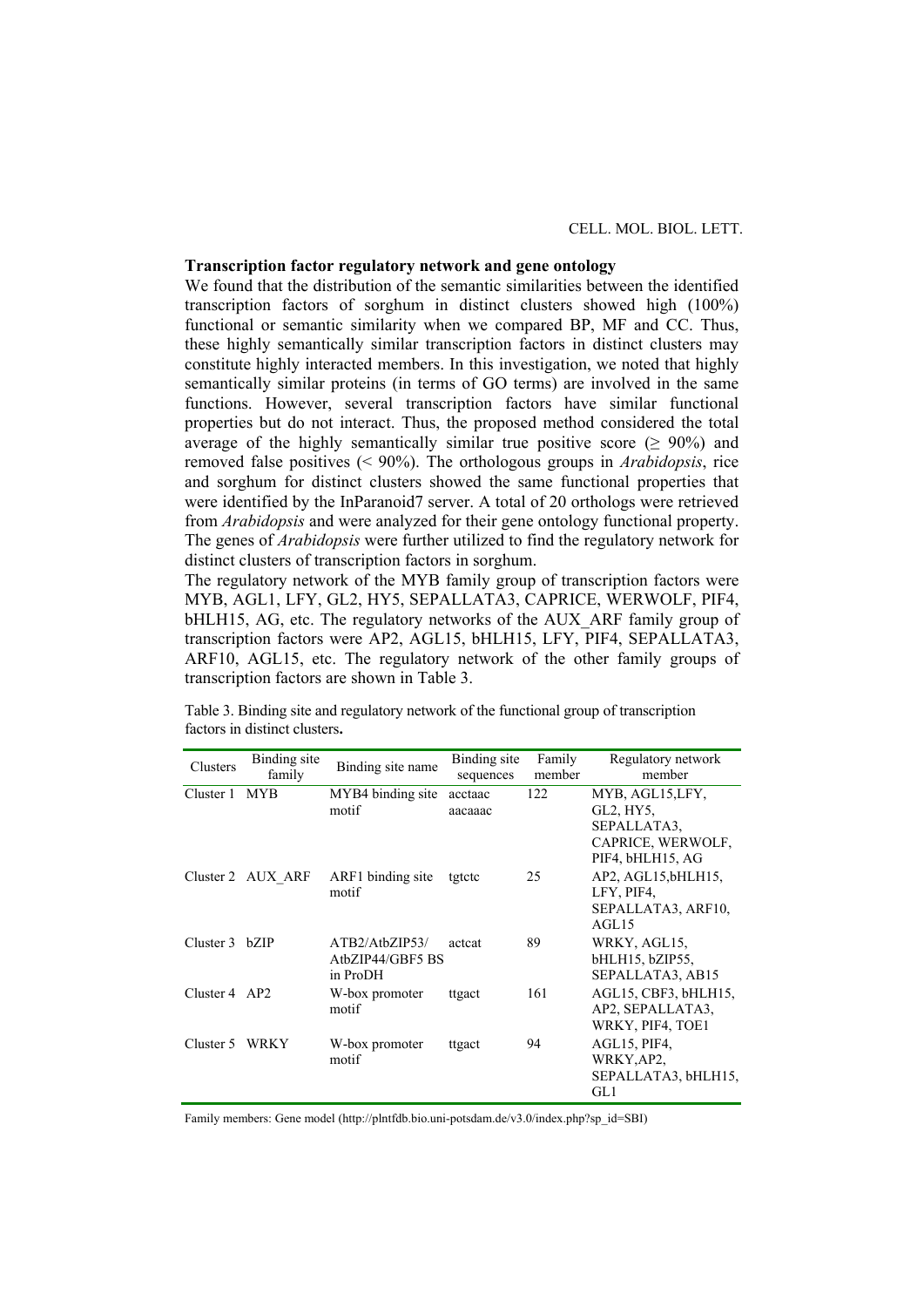Thus, it is clear that the distinct groups of transcription factors in different networks show the same gene ontology functional property as cellular component and molecular function. The transcription factors in clusters 1, 2, 3, 4 and 5 with their members in the regulatory network were located in the nucleus. Their molecular functions were DNA binding, chromatin binding, and sequencespecific DNA-binding transcription factor activity. In terms of biological processes, the regulatory network family members of MYB were AGL15 and LFY. They were involved in embryo development, seed dormancy, fruit abscission and dehiscence, gibberellin catabolic process, somatic embryogenesis, etc. GL2 was involved in epidermal cell fate specification, tissue development and regulation of transcription. HY5 was involved in calciummediated signaling, the gibberellic acid-mediated signaling pathway, mRNA export from the nucleus, positive regulation of cell proliferation, red or far-red light signaling pathway, regulation of flower development, regulation of photomorphogenesis, regulation of transcription, DNA-dependent, response to UV-B, response to abscisic acid stimulus, response to far red light, response to karrikin, response to red light, etc. SEPALLATA was mainly involved in carpel development, ovule development and specification of floral organ identity. WERWOLF was involved in cell fate specification, epidermal cell differentiation and root hair cell differentiation.

The regulatory network family members AB15 and AGL15 of bZIP were involved in the abscisic acid-mediated signaling pathway, embryo development ending in seed dormancy, the gibberellic acid-mediated signaling pathway, protein ubiquitination, regulation of flower development, regulation of transcription, response to abscisic acid stimulus, response to chitin, response to freezing, response to water deprivation, seed development, germination, the sugar-mediated signaling pathway, etc. AP2 and its regulatory network family members were involved in cell differentiation, flower development, ovule and tissue development, regulation of transcription, DNA-dependent seed development, sexual reproduction and specification of floral organ identity. The regulatory network family member GL of WRKY was involved in defense response to bacterium, negative regulation of transcription and DNA-dependent response to gibberellins stimulus. AUX\_ARF and its regulatory network members were involved in response to hormone stimulus, regulation of transcription, DNA-dependent transcription, DNA-dependent response to auxin stimulus, response to cyclopentenone, response to ethylene stimulus, etc. We can therefore conclude that the proposed method confirmed that a group of highly semantically similar transcription factors in different families are regulated in the same pathway.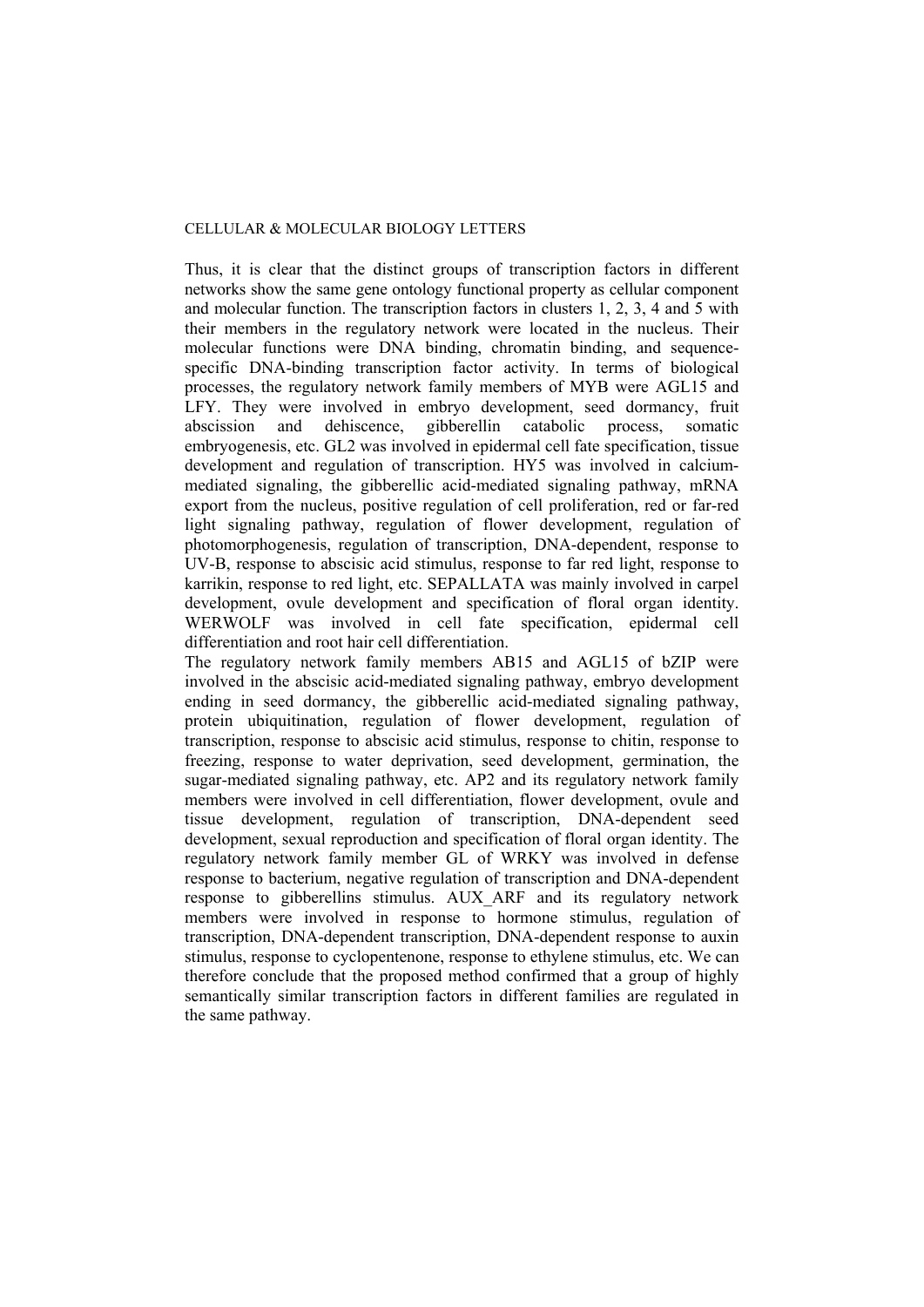### **DISCUSSION**

Drought stress causes several changes in plants, such as stomatal closure and decrease of turgor, which may act as signals to trigger the adaptation response [50, 51]. This stress includes several regulatory mechanisms that activate the expression of tolerance effector genes [50]. However, little is known about the mechanisms for sensing the changes of drought stress in sorghum. Here, we identified drought-responsive transcription factors of various families, such as MYB, AUX ARF, bZIP, AP2/ethylene-responsive element binding proteins (EREBP) and WRKY, in sorghum.

It was previously reported that some transcription factors are expressed through abscisic acid pathways while others have independent expression to abscisic acid hormone [52]. Most ABA-inducible genes, such as rd22, contain a conserved *cis*-acting element like ABA-response elements (ABREs) in their promoter regions and are regulated by transcription factors such as bZIP, MYB and MYC [53]. In this investigation, ABREs (ACGTGGC) in AUX\_ARF, AP2/EREBP and WRKY (clusters 2, 4 and 5) were noted in their promoter region. Dehydration responsive element-binding factors and DREB transcription factors are members of the AP2/ERF family, which consists of many important regulatory and stress-responding genes [54]. Transcription factors in the AP2/EREBP family (cluster 4) have been shown to regulate developmental processes and the response of plants to various types of biotic and environmental stress. Transcription factors in the AP2/EREBP family play important roles in the plant response and adaptation to abiotic stresses [55]. DREB proteins interact with DRE/CRT by their AP2 DNA-binding domain, thus mediating downstream gene expressed in the stress-responsive pathway [56].

In several studies, it has been reported that abscisic acid (ABA) is a major physiological signal that induces drought responses [57, 58]. ABA-dependent signalling systems activate bZIP, which mediates adaptation to drought, binding to ABREs and inducing their transcription [57]. Another ABA-dependent pathway requires protein biosynthesis of MYB transcription factors, which function to regulate the expression of target genes [59]. Among these genes, transcription factors play essential roles in stress responses by regulating their target genes through binding to the cognate *cis*-acting elements [60]. We identified several stress-responsive elements that were involved in drought inducibility: ABRE (ACGTGGC), anaerobic induction elements (AREs; TGGTTT) and the MYB-binding site (MBS; CAACTG); heat stress-responsive elements (HSEs; AAAAAATTTC); low temperature-responsive elements (LTRs; CCGAAA) and stress-responsive elements like TC-rich repeats (ATTTTCTTCA); etc. (Suppl. Table 2). A-box (CCGTCC) and CAAT**-**box, noted in all transcription factors families (clusters 1, 2, 3, 4 and 5) are common *cis*-acting elements in promoter and enhancer regions. CAAT-box has been reported to be responsible for the tissue-specific promoter activity of the pea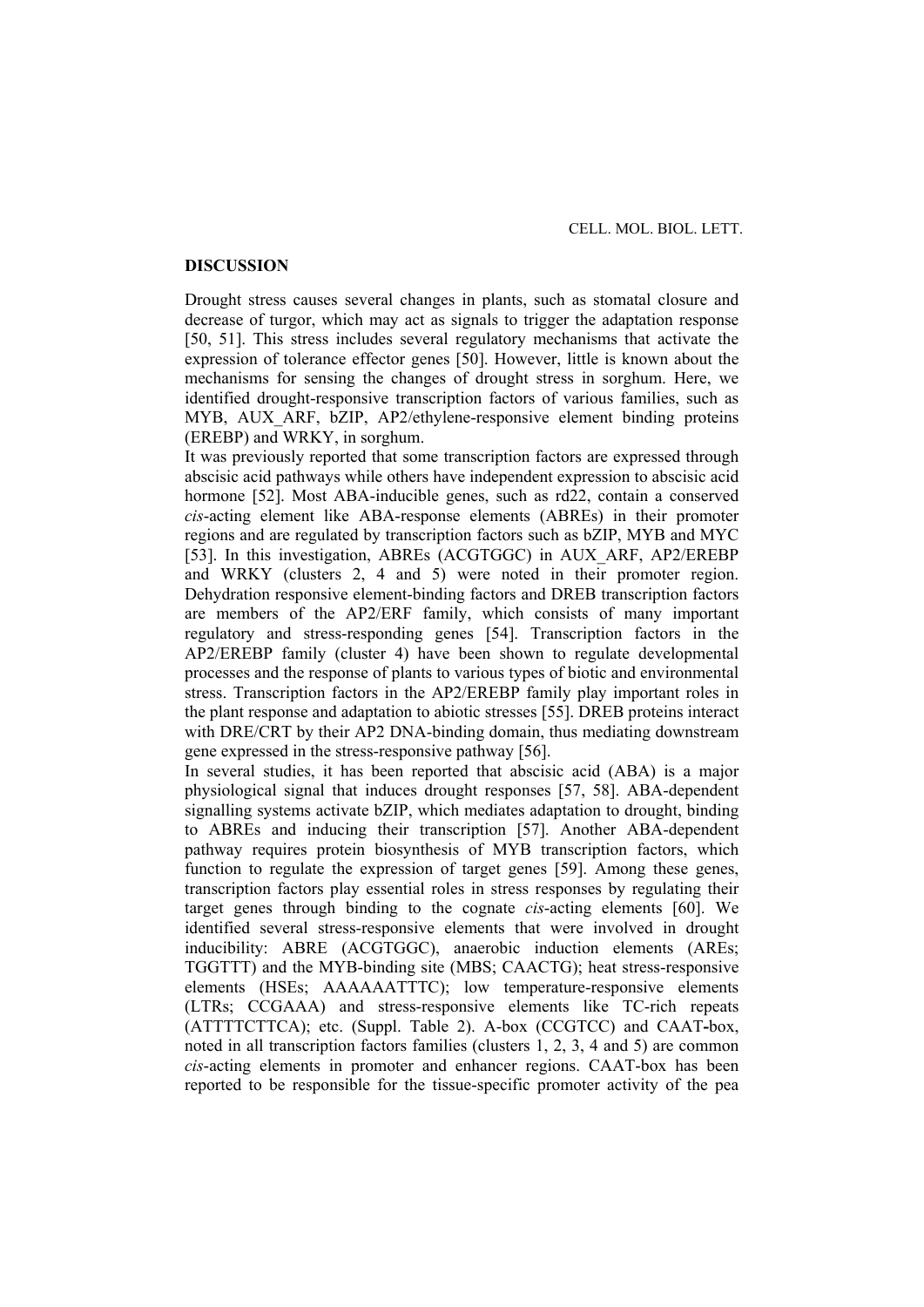legumin gene (*LegA*) [61]. It has also been reported the CAAT and TATA boxes confer enhanced low temperature response in a barley shoot [62].

The G-box and I-box in the MYB, AUX\_ARF, AP2/EREBP and WRKY families (clusters 1, 2, 4 and 5), and LAMP (CCTTATCCA) element in AP2/EREBP and WRKY (clusters 4 and 5) were involved in light-regulated expression [63]. The G-box element is essential for CMA5 responsiveness to light and chloroplast-derived signals [64]. Transcription factors in the MYB family are involved in plant development, secondary metabolism, hormone signal transduction, disease resistance and abiotic stress tolerance [65]. It has been reported that several R2R3-MYB genes are involved in regulating responses to environmental stresses such as drought, salt and cold [66]. In *Arabidopsis*, an R2R3-type MYB transcription factor (AtMYB96) regulates drought stress response by integrating ABA and auxin signals [67]. The present study isolated a novel R2R3-type MYB gene (OsMYB2) that greatly conferred tolerance of rice to salt, cold and dehydration stress [66]. *Arabidopsis thaliana* transgenic plants overexpressing OsMYB3R-2 showed increased tolerance to cold, drought and salt stress and the seed germination of transgenic plants was more tolerant to abscisic acid or NaCl than that of wild type [68].

GATA-motif (AAGGATAAGG) in the AUX\_ARF, bZIP, AP2/EREBP and WRKY families (clusters 2, 3, 4 and 5) was noted for responsiveness to highlevel, light-regulated and tissue-specific gene expression. GATA transcription factors are a group of DNA-binding proteins distinguished by a zinc finger motif, which have been implicated in light and nitrate-dependent transcription control [69]. GARE motif (AAACAGA) in AUX\_ARF and WRKY families (clusters 2 and 5) *cis*-acting element and P-box (CCTTTTG) in basic leucine zipper (bZIP; cluster 3) is involved in gibberellin-responsiveness. The gibberellin (GA) pathway is regulated by endogenous signals and environmental cues such as light, temperature and salt stress [70]. Phytohormones abscisic acid (ABA) and GAs are well known to be involved in germination control [71].

AuxRR-core (GGTCCAT) in bZIP and WRKY family (clusters 3 and 6) promoter elements are bound and activated by plant-specific transcription factors, which are called auxin response factors (ARFs) [72]. At the molecular level, most plant growth and development processes, such as apical dominance, tropic responses, lateral root formation, vascular differentiation and embryo patterning, are controlled by the auxin response genes [73]. The transcription factors in Aux ARF family are key regulators of auxin-modified gene expression. Auxin regulates diverse cellular and developmental responses in plants, including cell division, expansion, differentiation and patterning of embryo responses [74]. Auxins may regulate the gene expression of several families, including glycoside hydrolysis 3, SAUR and Aux/IAA [75]. The basic leucine zipper (bZIP) regulates diverse functions, such as plant development and stress response. In a previous study, a bZIP transcription factor gene (ZmbZIP72) expressed differentially in maize and was induced by abscisic acid,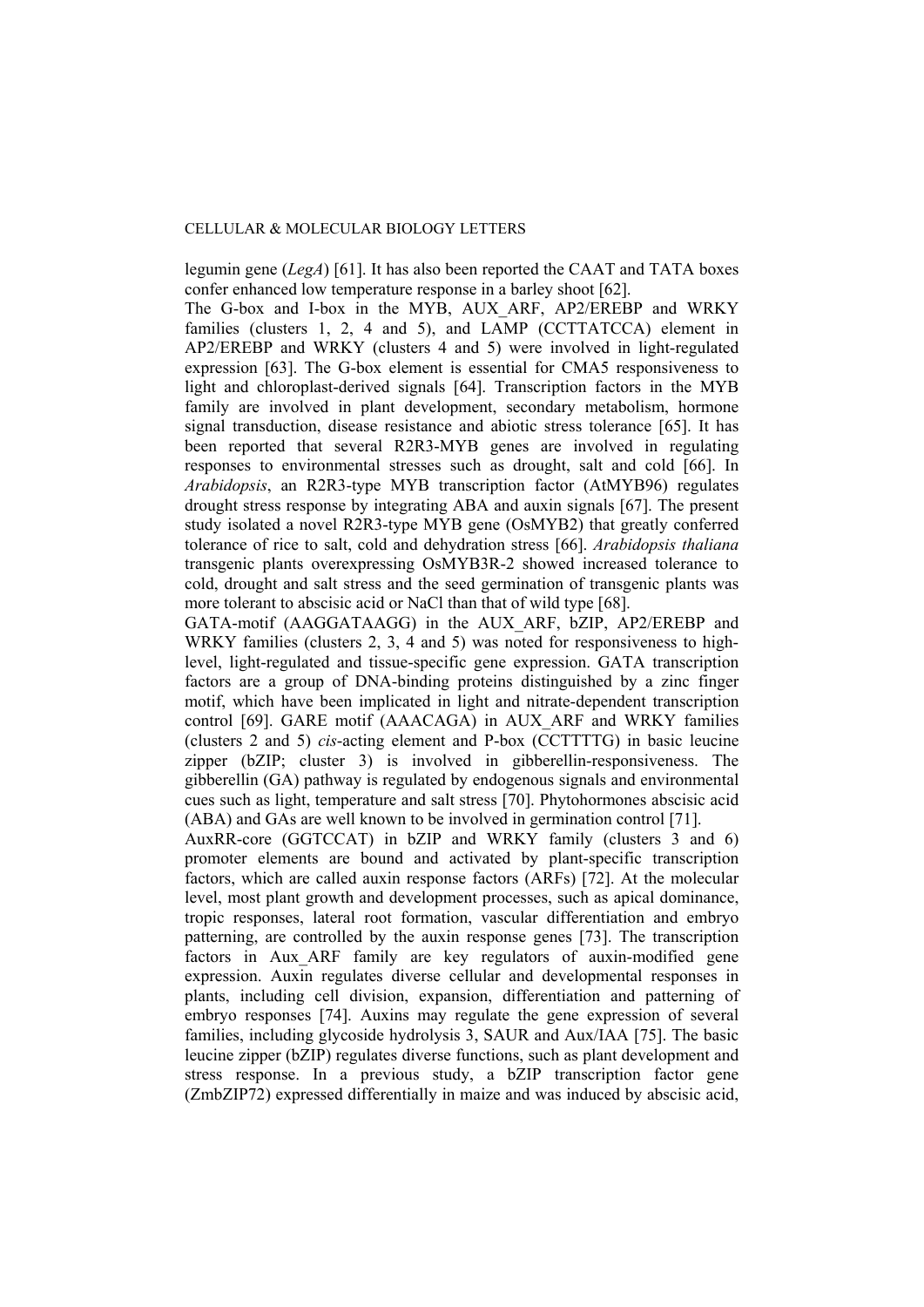high salinity and drought [76]. PtrABF is reported as a bZIP transcription factor that functions in positive modulation of drought stress tolerance [77]. The dehydration-responsive element C-repeat/DRE (TGGCCGAC) in AP2/EREBP and WRKY family (clusters 4 and 5) *cis*-acting element is involved in osmotic and cold stress inducible gene expression [52]. The noted TC-rich repeats (ATTTTCTTCA) in WRKY (cluster 5) and W1-box motif (TTGACC) in AUX\_ARF, bZIP and WRKY families (clusters 2, 3 and 5) were tightly related to disease response motifs. Previously, analyzes have revealed that TC-rich repeats and W1-box motifs were related to disease response in *Populus* [78]. TC-rich repeats in the promoter of *AaERF1* were described in tobacco as *cis*-acting elements, which were involved in defense and stress responsiveness [79]. Several WRKY transcription factors have been shown to be involved in plant drought and salinity stress responses [80]. In *Arabidopsis*, the transcripts of two closely related WRKY transcription factors (AtWRKY25 and AtWRKY33) are increased by ABA, drought and salinity treatment [7]. The RY element (CATGCATG) in WRKY (cluster 5) plays a key role in seed-specific gene regulation in coordination with other *cis*-acting elements [81]. It was previously identified that three conserved motifs, two RY-like and one ACGT-like in *Brassicaceae* and *Fabaceae*, are involved in seed-specific *cis*-regulatory elements [82].

# **CONCLUSION**

In this paper, we reported on a highly dedicated method to identify transcription factors of drought-induced proteins in sorghum. The method is based on the concept that highly GO semantically similar proteins may be involved in the same pathways. We used 2DE refined with MALDI-TOF to analyze the drought stress response proteins in sorghum. We identified 176 putative uncharacterized transcription factors for these proteins, which belong to the MYB, AUX\_ARF, bZIP, AP2 and WRKY families. The members of these families regulate their target proteins based on endogenous signals and environmental cues, such as light, temperature and drought stresses. The regulatory network and *cis*-acting elements of identified transcription factors in distinct families are involved in auxin, abscisic acid, defense, stress and light responsiveness, and this may be highly important in the modulation of plant growth and development.

**Acknowledgements.** The authors gratefully acknowledge the use of the facilities of the DBT-supported Centre of Bioinformatics at Banasthali University, India.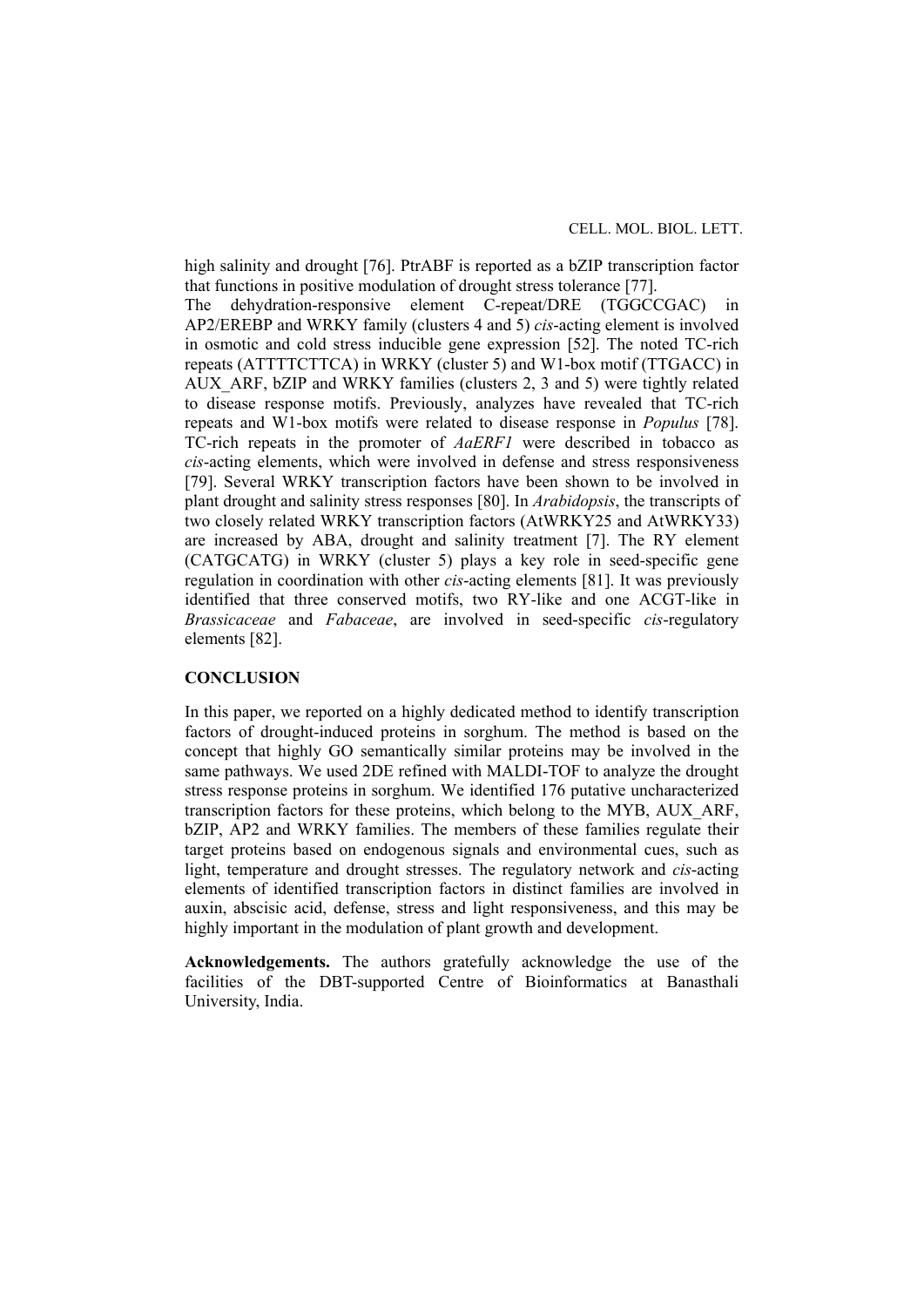# **REFERENCES**

- 1. Tuteja, N. Abscisic acid and abiotic stress signaling. **Plant Signal Behav.** 2 (2007) 135**–**138.
- 2. Assefa, Y. and Staggenborg, S.A. Grain sorghum yield with hybrid advancement and change in agronomic practices from 1957 through 2008. **Agron. J.** 102 (2010) 703–706.
- 3. Nakashima, K., Ito, Y. and Yamaguchi-Shinozaki, K. Transcriptional regulatory networks in response to abiotic stresses in *Arabidopsis* and grasses. **Plant Physiol.** 49 (2009) 88**–**95.
- 4. Hu, H., You, J., Fang, Y., Zhu, X., Qi, Z. and Xiong, L. Characterization of transcription factor gene SNAC2 conferring cold and salt tolerance in rice. **Plant Mol. Biol.** 67 (2008) 169-181.
- 5. Ptashne, M. How eukaryotic transcriptional activators work. **Nature** 335 (1988) 683–689.
- 6. Zhang, J.Z. Over-expression analysis of plant transcription factors. **Curr. Opin. Plant Biol.** 6 (2003) 1–11.
- 7. Chen, L., Song, Y., Li, S., Zhang, L., Zou, C. and Yu, D. The role of WRKY transcription factors in plant abiotic stresses. **Biochim. Biophys. Acta** 1819 (2012) 120**–**128.
- 8. Lee, C. and Huang, C.H. LASAGNA: a novel algorithm for transcription factor binding site alignment. **BMC Bioinformatics** 14 (2013) 108*–*120.
- 9. Akhtar, M., Jaiswal, A., Taj, G., Jaiswal, J.P., Qureshi, M.I. and Singh, N.K. DREB1 /CBF transcription factors: their structure, function and role in abiotic stress tolerance in plants. **J. Genet.** 91 (2012) 385–395.
- 10. Umezawa, T., Fujita, M., Fujita, Y., Yamaguchi-Shinozaki, K. and Shinozaki, K. Engineering drought tolerance in plants: discovering and tailoring genes to unlock the future. **Curr. Opin. Biotechnol.** 17 (2006) 113–122.
- 11. He, K., Guo, A.Y., Gao, G., Zhu, Q.H., Liu, X.C., Zhang, H., Chen, X., Gu, X. and Luo, J. Computational identification of plant transcription factors and the construction of the PlantTFDB database. **Methods Mol. Biol.** 674 (2010) 351**–**368.
- 12. Eisen, M.B., Spellman, P.T., Brown, P.O. and Botstein, D. Cluster analysis and display of genome-wide expression patterns. **P. Natl. Acad. Sci. USA** 96 (1999) 10943–10943.
- 13. Tavazoie, S., Hughes, J.D., Campbell, M.J., Cho, R.J. and Church, G.M. Systematic determination of genetic network architecture. **Nat. Genet.** 22 (1999) 281–285.
- 14. Cramer, G.R., Urano, K., Delrot, S., Pezzotti, M. and Shinozaki, K. Effects of abiotic stress on plants: a systems biology perspective. **BMC Plant Biol.** 11 (2011) 163–177.
- 15. Todaka, D., Nakashima, K., Shinozaki, K. and Yamaguchi-Shinozaki, K. Toward understanding transcriptional regulatory networks in abiotic stress responses and tolerance in rice. **Rice** 5 (2012) 6–15.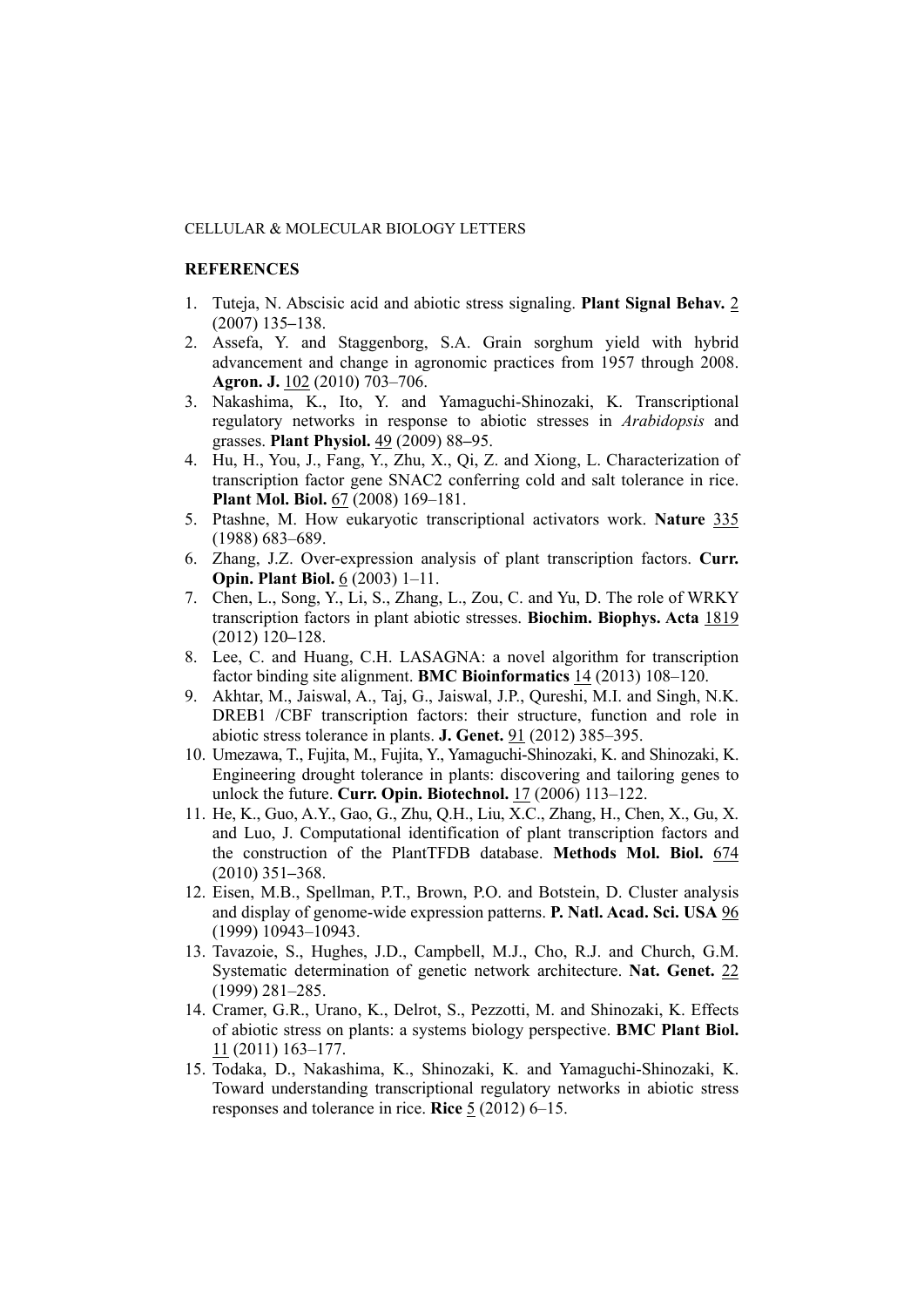- 16. Dugas, D.V., Monaco, M.K., Olsen, A., Klein, R.R., Kumari, S., Ware, D. and Klein, P.E. Functional annotation of the transcriptome of *Sorghum bicolor* in response to osmotic stress and abscisic acid. **BMC Genomics** 12 (2011) 514–534.
- 17. Paterson, A.H., Bowers, J.E., Bruggmann, R., Dubchak, I., Grimwood, J., Gundlach, H., Haberer, G., Hellsten, U., Mitros, T., Poliakov, A., Schmutz, J., Spannagl, M., Tang, H., Wang, X., Wicker, T., Bharti, A.K., Chapman, J., Feltus, F.A., Gowik, U., Grigoriev, I.V., Lyons, E., Maher, C.A., Martis, M., Narechania, A., Otillar, R.P., Penning, B.W., Salamov, A.A., Wang, Y., Zhang, L., Carpita, N.C., Freeling, M., Gingle, A.R., Hash, C.T., Keller, B., Klein, P., Kresovich, S., McCann, M.C., Ming, R., Peterson, D.G., Mehboob-ur-Rahman, Ware, D., Westhoff, P., Mayer, K.F., Messing, J. and Rokhsar, D.S. The *Sorghum bicolor* genome and the diversification of grasses. **Nature** 457 (2009) 551–556.
- 18. Hirayama, T. and Shinozaki, K. Research on plant abiotic stress responses in the post genome era: past, present and future. **Plant J.** 61 (2010) 1041–1052.
- 19. Juncker, A.S., Jensen, L.J., Pierleoni, A., Bernsel, A., Tress, M.L., Bork, P., von Heijne, G., Valencia, A., Ouzounis, C.A., Casadio, R. and Brunak, S. Sequence-based feature prediction and annotation of proteins. **Genome Biol.**  10 (2009) 206–211.
- 20. Cokus, S., Mizutani, S. and Pellegrini, M. An improved method for identifying functionally linked proteins using phylogenetic profiles. **BMC Bioinformatics** 8 (2007) S7–S18.
- 21. Turanalp, M.E. and Can, T. Discovering functional interaction patterns in protein-protein interaction networks. **BMC Bioinformatics** 9 (2008) 276–293.
- 22. Ulitsky, I. and Shamir, R. Identifying functional modules using expression profiles and confidence scored protein interactions. **Bioinformatics** 25 (2009) 1158–1164.
- 23. Lee, D., Redfern, O. and Orengo, C. Predicting protein function from sequence and structure. **Nat. Rev. Mol. Cell Biol.** 8 (2007) 995–1005.
- 24. Gomez, A., Cedano, J., Amela, I., Planas, P., Pinol, J. and Querol, E. Gene ontology function prediction in mollicutes using protein–protein association networks. **BMC Syst. Biol.** 5 (2011) 49–59.
- 25. Harris, M.A., Clark, J., Ireland, A., Lomax, J., Ashburner, M., Foulger, R., Eilbeck, K., Lewis, S., Marshall, B., Mungall, C., Richter, J., Rubin, G.M., Blake, J.A., Bult, C., Dolan, M., Drabkin, H., Eppig, J.T., Hill, D.P., Ni, L., Ringwald, M., Balakrishnan, R., Cherry, J.M., Christie, K.R., Costanzo, M.C., Dwight, S.S., Engel, S., Fisk, D.G., Hirschman, J.E., Hong, E.L., Nash, R.S., Sethuraman, A., Theesfeld, C.L., Botstein, D., Dolinski, K., Feierbach, B., Berardini, T., Mundodi, S., Rhee, S.Y., Apweiler, R., Barrell, D., Camon, E., Dimmer, E., Lee, V., Chisholm, R., Gaudet, P., Kibbe, W., Kishore, R., Schwarz, E.M., Sternberg, P., Gwinn, M., Hannick, L., Wortman, J., Berriman, M., Wood, V., de la Cruz, N., Tonellato, P., Jaiswal, P., Seigfried, T., White, R. and Gene Ontology Consortium. The gene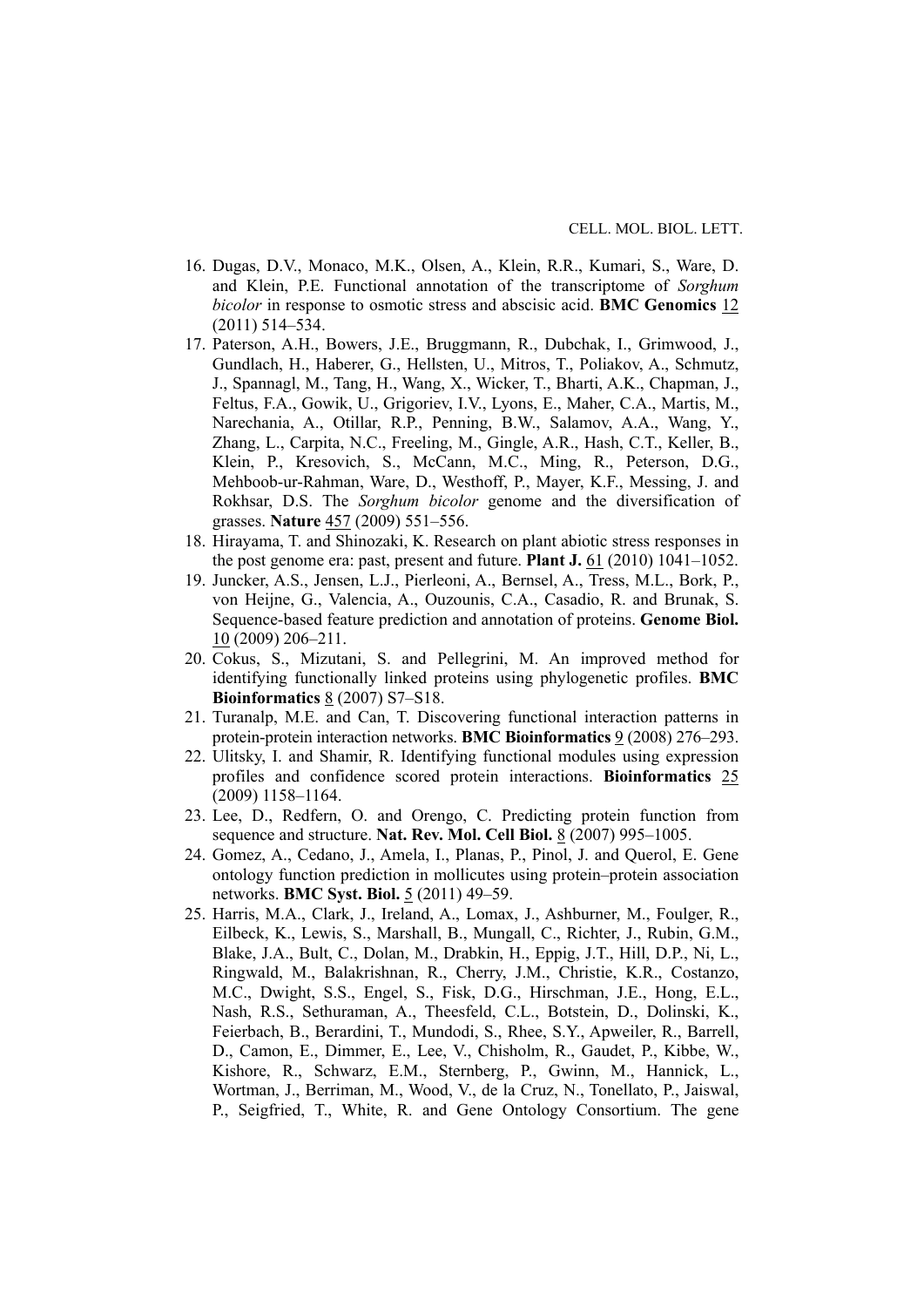ontology (GO) database and informatics resource. **Nucleic Acids Res.** 32 (2004) D258–D261.

- 26. Resnik, P. similarity in a taxonomy: an information based measure and its application to problems of ambiguity in natural language. **J. Artif. Intell. Res.** 11 (1999) 95–130.
- 27. Wang, J.Z., Du, Z., Payattakool, R., Yu, P.S. and Chen, C.F. A new method to measure the semantic similarity of GO terms. **Bioinformatics** 23 (2007) 1274–1281.
- 28. Li, M., Wu, X., Pan, Y. and Wang, J. hF-measure: A new measurement for evaluating clusters in protein-protein interaction networks. **Proteomics** 13 (2013) 291–300.
- 29. Sharma, V., Sekhwal, M.K., Swami, A.K. and Sarin, R. Identification of drought responsive proteins using gene ontology hierarchy. **Bioinformation** 8 (2012) 595–599.
- 30. Sekhwal, M.K., Sharma, V. and Sarin, R. Identification of MFS proteins in sorghum using semantic similarity. **Theory Biosci.** 132 (2013), 105–113.
- 31. Sekhwal, M.K., Sharma, V. and Sarin, R. Annotation of glycoside hydrolases in *Sorghum bicolor* using proteins interaction approach. **J. Proteome Sci. Comput. Biol.** 2 (2013) 2.
- 32. Sekhwal, M.K., Swami, A.K., Sarin, R. and Sharma, V. Identification of salt treated proteins in sorghum using gene ontology linkage. **Physiol. Mol. Biol. Plants** 18 (2012) 209–16.
- 33. Damerval, C., Vienne, D.D., Zivy, M. and Thiellement, H. Technical improvements in two-imensional electrophoresis increase the level of genetic variation detected in wheat-seedling proteins. **Electrophoresis** 7 (1986) 52–54.
- 34. Bradford, M.M. A rapid and sensitive method for the quantitation of microgram quantities of protein utilizing the principle of protein-dye binding. **Anal. Biochem.** 72 (1976) 248–254.
- 35. Blackshear, P.J. Systems for polyacrylamide gel electrophoresis. **Methods Enzymol.** 104 (1984) 237–255.
- 36. Shameer, K., Ambika, S., Varghese, S.M., Karaba, N., Udayakumar, M. and Sowdhamini, R. STIFDB-*Arabidopsis* stress responsive transcription factor DataBase. **Int. J. Plant Genomics** 2009 (2009) 583429**–**583436.
- 37. Riano-Pachon, D.M., Ruzicic, S., Dreyer, I. and Mueller-Roeber, B. PlnTFDB: an integrative plant transcription factor database. **BMC Bioinformatics** 8 (2007) 42**–**51.
- 38. Altschul, S.F., Madden, T.L., Schaffer, A.A., Zhang, J., Zhang, Z., Miller, W. and Lipman, D.J. Gapped BLAST and PSI-BLAST: a new generation of protein database search programs. **Nucleic Acids Res.** 25 (1997) 3389–3402.
- 39. UniProt Consortium. The Universal Protein Resource (UniProt). **Nucleic Acids Res.** 35 (2007) D193–D197.
- 40. Bateman, A., Coin, L., Durbin, R., Finn, R.D., Hollich, V., Griffiths-Jones, S., Khanna, A., Marshall, M., Moxon, S., Sonnhammer, E.L., Studholme, D.J.,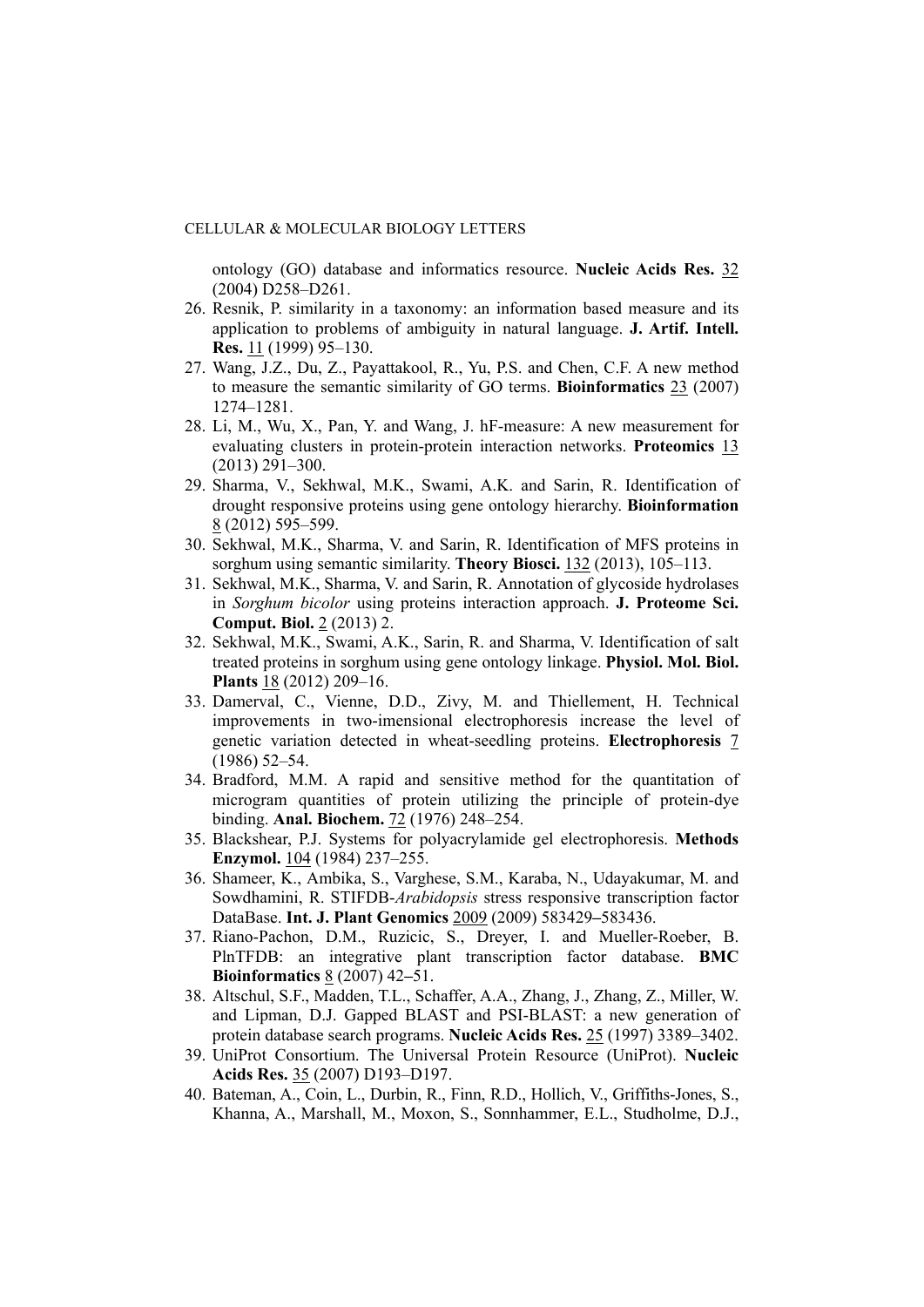Yeats, C. and Eddy, S.R. The Pfam protein families database. **Nucleic Acids Res.** 32 (2004) D138–D141.

- 41. Lescot, M., Dehais, P., Thijs, G., Marchal, K., Moreau, Y., Van de Peer, Y., Rouze, P. and Rombauts, S. PlantCARE, a database of plant cis-acting regulatory elements and a portal to tools for in silico analysis of promoter sequences. **Nucleic Acids Res.** 30 (2002) 325*–*327.
- 42. Ostlund, G., Schmitt, T., Forslund, K., Kostler, T., Messina, D.N., Roopra, S., Frings, O. and Sonnhammer, E.L. InParanoid 7: new algorithms and tools for eukaryotic orthology analysis. **Nucleic Acids Res.** 38 (2010) D196**–**203.
- 43. Yilmaz, A., Mejia-Guerra, M.K., Kurz, K., Liang, X., Welch, L. and Grotewold, E. AGRIS: the *Arabidopsis* Gene Regulatory Information Server, an update. **Nucleic Acids Res.** 39 (2011) D1118**–**1122.
- 44. Rhee, S.Y., Beavis, W., Berardini, T.Z., Chen, G., Dixon, D., Doyle, A., Garcia-Hernandez, M. and Huala, E. The *Arabidopsis* Information Resource (TAIR): a model organism database providing a centralized, curated gateway to *Arabidopsis* biology, research materials and community. **Nucleic Acids Res.** 31 (2003) 224**–**228.
- 45. Hunter, S., Apweiler, R., Attwood, T.K., Bairoch, A., Bateman, A., Binns, D., Bork, P., Das, U., Daugherty, L., Duquenne, L., Finn, R.D., Gough, J., Haft, D., Hulo, N., Kahn, D., Kelly, E., Laugraud, A., Letunic, I., Lonsdale, D., Lopez, R., Madera, M., Maslen, J., McAnulla, C., McDowall, J., Mistry, J., Mitchell, A., Mulder, N., Natale, D., Orengo, C., Quinn, A.F., Selengut, J.D., Sigrist, C.J., Thimma, M., Thomas, P.D., Valentin, F., Wilson, D., Wu, C.H. and Yeats, C. InterPro: the integrative protein signature database. **Nucleic Acids Res.** 37 (2009) D211–215.
- 46. Jiang, J.J. and Conrath, D.W. Semantic similarity based on corpus statistics and lexical taxonomy. **Proc. ROCLING X. Taiwan** (1997) 19–33.
- 47. Ding, X., Richter, T., Chen, M., Fujii, H., Seo, Y.S., Xie, M., Zheng, X., Kanrar, S., Stevenson, R.A., Dardick, C., Li, Y., Jiang, H., Zhang, Y., Yu, F., Bartley, L.E., Chern, M., Bart, R., Chen, X., Zhu, L., Farmerie, W.G., Gribskov, M., Zhu, J.K., Fromm, M.E., Ronald, P.C. and Song, W.Y. A rice kinase-protein interaction map. **Plant Physiol.** 149 (2009) 1478–1492.
- 48. Wippel, K. and Sauer, N. *Arabidopsis* SUC1 loads the phloem in suc2 mutants when expressed from the SUC2 promoter. **J. Exp. Bot.** 63 (2012) 669–679.
- 49. Quan, R., Lin, H., Mendoza, I., Zhang, Y., Cao, W., Yang, Y., Shang, M., Chen, S., Pardo, J.M. and Guo, Y. SCABP8/CBL10, a putative calcium sensor, interacts with the protein kinase SOS2 to protect Arabidopsis shoots from salt stress. **Plant Cell** 19 (2007) 1415–1431.
- 50. Anjum, S.A., Xie, X., Wang, L., Saleem, M. F., Man, C. and Lei W. Morphological, physiological and biochemical responses of plants to drought stress. **Afr. J. Agric. Res.** 6 (2011) 2026–2032.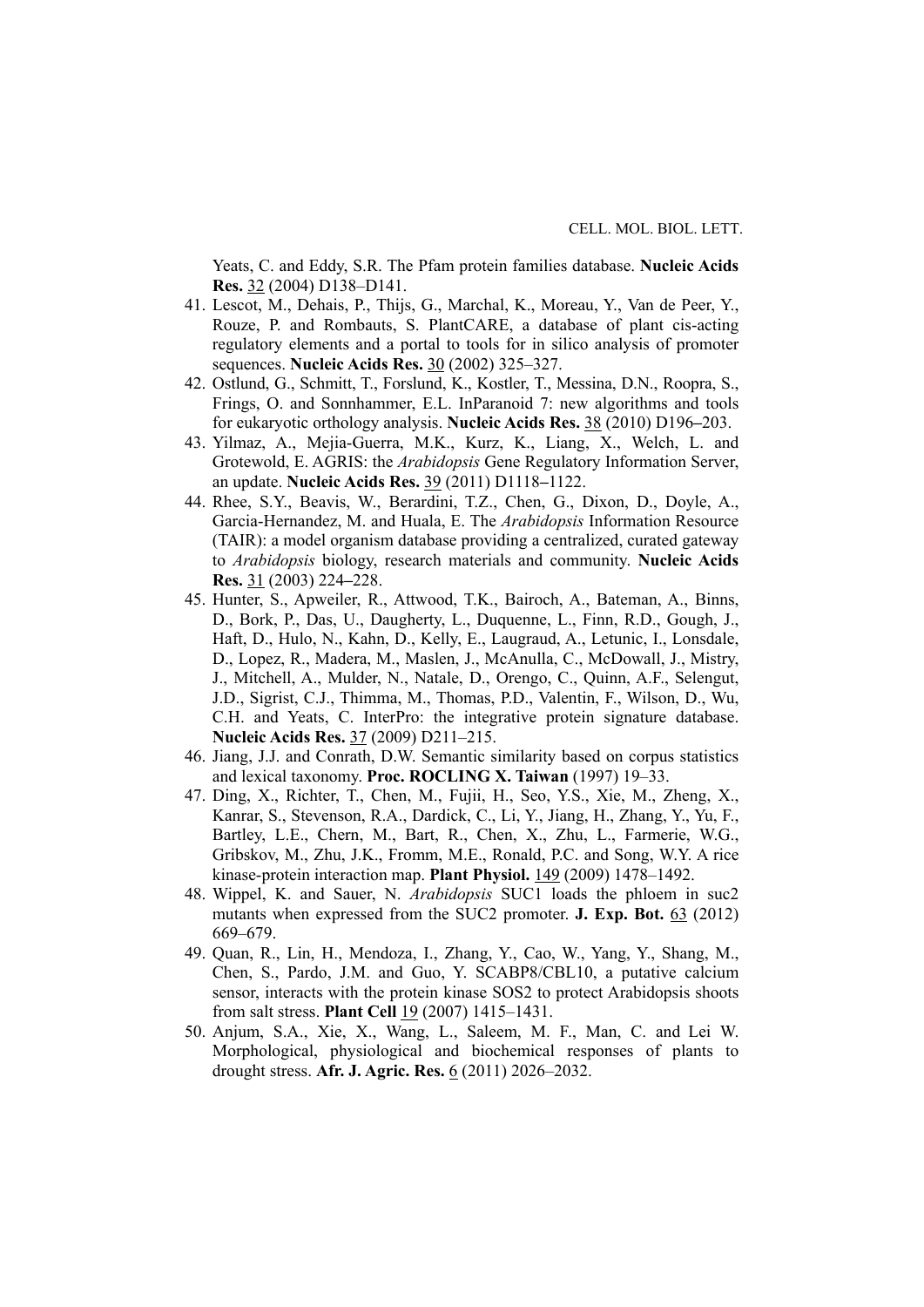- 51. Krasensky, J. and Jonak, C. Drought, salt, and temperature stress-induced metabolic rearrangements and regulatory networks. **J. Exp. Bot.** 63 (2012) 1593*–*608.
- 52. Nakashima K. and Yamaguchi-Shinozaki, K. Regulons involved in osmotic stress-responsive and cold stress-responsive gene expression in plants. **Physiol. Plant** 126 (2006) 62–71.
- 53. Sazegari, S. and Niazi, A. Isolation and molecular characterization of wheat (*Triticum aestivum*) dehydration responsive element binding factor (DREB) isoforms. **Aust. J. Crop Sci.** 6 (2012) 1037–1044.
- 54. Sakuma, Y., Liu, Q., Dubouzet, J.G., Abe, H., Shinozaki, K. and Yamaguchi-Shinozaki, K. DNA-binding specificity of the ERF/AP2 domain of *Arabidopsis* DREBs, transcription factors involved in dehydration and coldinducible gene expression. **Biochem. Biophys. Res. Commun.** 290 (2002) 998–1009.
- 55. Sharoni, A.M., Nuruzzaman, M., Satoh, K., Moumeni, A., Attia, K., Venuprasad, R., Serraj, R., Kumar, A., Leung, H., Islam, A.K. and Kikuchi, S. Comparative transcriptome analysis of AP2/EREBP gene family under normal and hormone treatments, and under two drought stresses in NILs setup by Aday selection and IR64. **Mol. Genet. Genomics** 287 (2012) 1–19.
- 56. Zhao, L., Hu, Y., Chong, K. and Wang, T. ARAG1, an ABA-responsive DREB gene, plays a role in seed germination and drought tolerance of rice. **Ann. Bot.** 105 (2010) 401–409.
- 57. Mundy, J. and Chua, N.H. Abscisic acid and water-stress induce the expression of a novel rice gene. **EMBO J.** 7 (1988) 2279–2286.
- 58. Kizis, D., Lumbreras, V. and Pages, M. Role of AP2/EREBP transcription factors in gene regulation during abiotic stress. **FEBS Lett.** 498 (2001) 187*–*189.
- 59. Abe, H., Yamaguchi-Shinozaki, K., Urao, T., Iwasaki, T. and Shinozaki, K. Role of MYC and MYB homologs in drought and abscisic acid regulated gene expression*.* **Plant Cell** 9 (1997) 1859*–*1868.
- 60. Ma, H.S., Liang, D., Shuai, P., Xia, X.L. and Yin, W.L. The salt and drought inducible poplar GRAS protein SCL7 confers salt and drought tolerance in *Arabidopsis thaliana*. **J. Exp. Bot.** 61 (2010) 4011–4019.
- 61. Shirsat, A., Wilford, N., Croy, R. and Boulter, D. Sequences responsible for the tissue specific promoter activity of a pea legumin gene in tobacco. **Mol. Gen. Genet.** 215 (1989) 326–331.
- 62. Dunn, M.A., White, A.J., Vural, S. and Hughes, M.A. Identification of promoter elements in a low-temperature-responsive gene (blt4.9) from barley (*Hordeum vulgare* L.). **Plant Mol. Biol.** 38 (1998) 551–564.
- 63. Blecken, J., Weisshaar, B. and Herzfeld, F. Two distinct *cis*-acting elements are involved in light-dependent activation of the pea elip promoter. **Mol. Gen. Genet.** 245 (1994) 371–379.
- 64. Lopez-Ochoa, L, Acevedo-Hernandez, G, Martinez-Hernandez, A., Arguello-Astorga, G. and Herrera-Estrella, L. Structural relationships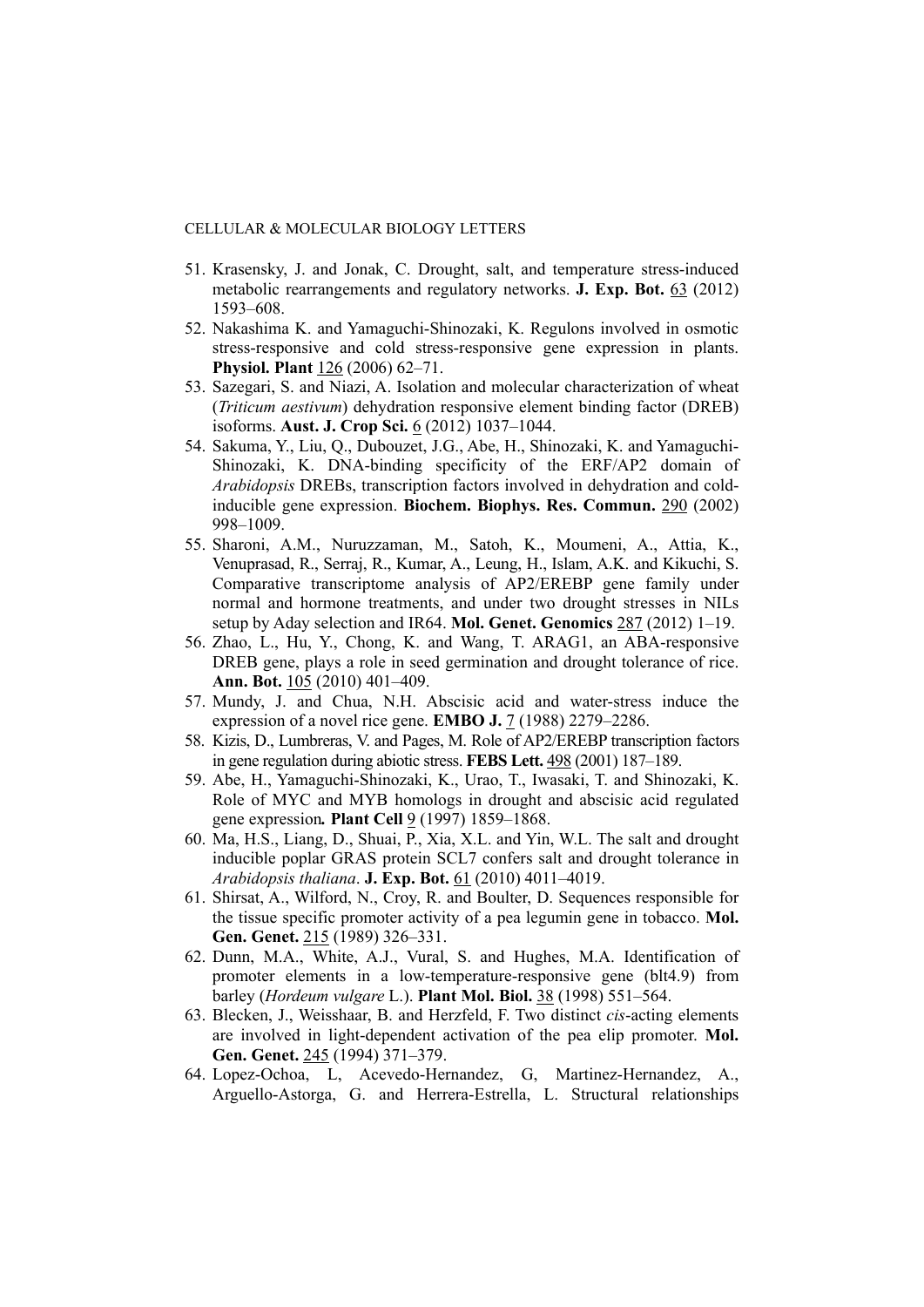between diverse cis-acting elements are critical for the functional properties of a rbcS minimal light regulatory unit. **J. Exp. Bot.** 58 (2007) 4397*–*4406.

- 65. Katiyar, A., Smita, S., Lenka, S.K., Rajwanshi, R., Chinnusamy, V. and Bansal, K.C. Genome-wide classification and expression analysis of MYB transcription factor families in rice and *Arabidopsis*. **BMC Genomics** 13 (2012) 544–562.
- 66. Yang, A., Dai, X. and Zhang, W.H. A R2R3-type MYB gene, OsMYB2, is involved in salt, cold, and dehydration tolerance in rice. **J. Exp. Bot.** 63 (2012) 2541–2556.
- 67. Seo, P.J., Xiang, F., Qiao, M., Park, J.Y., Lee, Y.N., Kim, S.G., Lee, Y.H., Park, W.J. and Park, C.M. The MYB96 transcription factor mediates abscisic acid signaling during drought stress response in *Arabidopsis*. **Plant Physiol.** 151 (2009) 275–289.
- 68. Dai, X., Xu, Y., Ma, Q., Xu, W., Wang, T., Xue, Y. and Chong. K. Overexpression of an R1R2R3 MYB gene, OsMYB3R-2, increases tolerance to freezing, drought, and salt stress in transgenic *Arabidopsis*. **Plant Physiol.** 143 (2007) 1739–1751.
- 69. Reyes, J.C., Muro-Pastor, M.I. and Florencio, F.J. The GATA family of transcription factors in *Arabidopsis* and rice. **Plant Physiol.** 134 (2004) 1718–1732.
- 70. Sun, T.P. Gibberellin metabolism, perception and signaling pathways in *Arabidopsis*. **Arabidopsis Book** 6 (2008) e0103–0131.
- 71. Toh, S., Imamura, A., Watanabe, A., Nakabayashi, K., Okamoto, M., Jikumaru, Y., Hanada, A., Aso, Y., Ishiyama, K., Tamura, N., Iuchi, S., Kobayashi, M., Yamaguchi, S., Kamiya, Y., Nambara, E., and Kawakami N. High temperature-induced abscisic acid biosynthesis and its role in the inhibition of gibberellins action in *Arabidopsis* seeds. **Plant Physiol.** 146 (2008) 1368–1385.
- 72. Hagen, G. and Guilfoyle, T. Auxin-responsive gene expression: genes, promoters and regulatory factors. **Plant Mol. Biol.** 49 (2002) 373–385.
- 73. Xing, H., Pudake, R.N., Guo, G., Xing, G., Hu, Z., Zhang, Y., Sun, Q. and Ni, Z. Genome-wide identification and expression profiling of auxin response factor (ARF) gene family in maize. **BMC Genomics** 12 (2011) 178–190.
- 74. Reed, J.W. Roles and activities of Aux/IAA proteins in *Arabidopsis*. **Trends Plant Sci.** 6 (2001) 420–425.
- 75. Tian, Q., Uhlir, N.J. and Reed, J.W. *Arabidopsis* SHY2/IAA3 inhibits auxinregulated gene expression. **Plant Cell** 14 (2002) 301–319.
- 76. Ying, S., Zhang, D.F., Fu, J., Shi, Y.S., Song, Y.C., Wang, T.Y. and Li, Y. Cloning and characterization of a maize bZIP transcription factor, ZmbZIP72, confers drought and salt tolerance in transgenic *Arabidopsis*. **Planta** 235 (2012) 253–266.
- 77. Huang, X.S., Liu, J.H. and Chen, X.J. Overexpression of PtrABF gene, a bZIP transcription factor isolated from *Poncirus trifoliata*, enhances